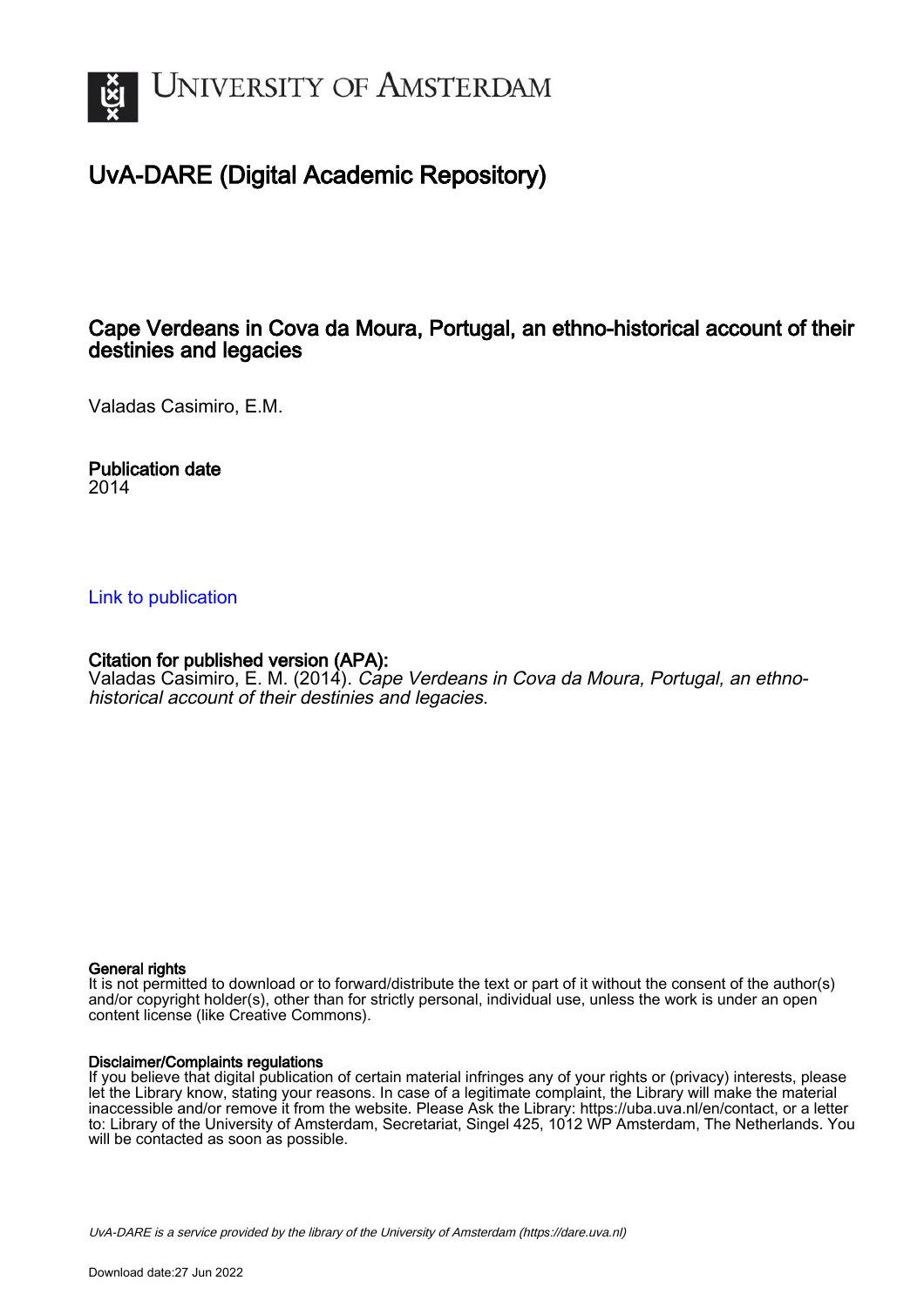# **VI.1 Ownership and the Implications of the Construction of a House in Cova da Moura**

Besides the family, the other fundamental unit for the immigrant's social belonging is the ‗kasa' (Port. casa / home, household). In this section I will examine aspects of ownership and the implications of building a 'house' as a central value and status symbol in Cova da Moura. In this context, I will outline its significance concerning the ideals of a 'vida digna' (dignified life) in the receiving country.

In Cova da Moura, residents are strongly identified with their physical homes, especially if they own them. Some of the houses are even named after the family name of their proprietors (e.g. casa Sousa) and are perceived as an emblematic continuation of the owner. According to Judite, her house represents a reflection of herself: "To possess a house is like having a relative who needs to be looked after; it is your shelter and something of value for the whole family. A house becomes part of you and if you live in a small neighbourhood, it is your image". Being the owner of a house in the neighbourhood is a source of self-esteem and prestige among the neighbours. This prestige affects not only the actual owner, but all the family networks and neighbours involved in the construction.

**Sousa Family** - In 1975, Lourenço arrived in Cova da Moura and bought a plot without official licence located in the northern part of the neighbourhood for 20.000\$00 Escudos (100€). Once more, without any licence he built a wooden shack in an area devoid of infrastructures. Like many others he had no running water, no electricity and no sewage, but this was the situation Lourenço was used to in Cape Verde: "It was an achievement to have a shack of our own, even if everything was lacking".

Fearing demolition by the Town Council, the shacks had to be rapidly transformed into brick houses: Lourenço remembers that they were given only three weeks: "Afterwards they would arrive with their machines and destroy everything that looked like a shack". Within two weeks, he transformed his shack into a small brick house. As he was working on building sites, he could ask colleagues for some truckloads of old construction materials. With the help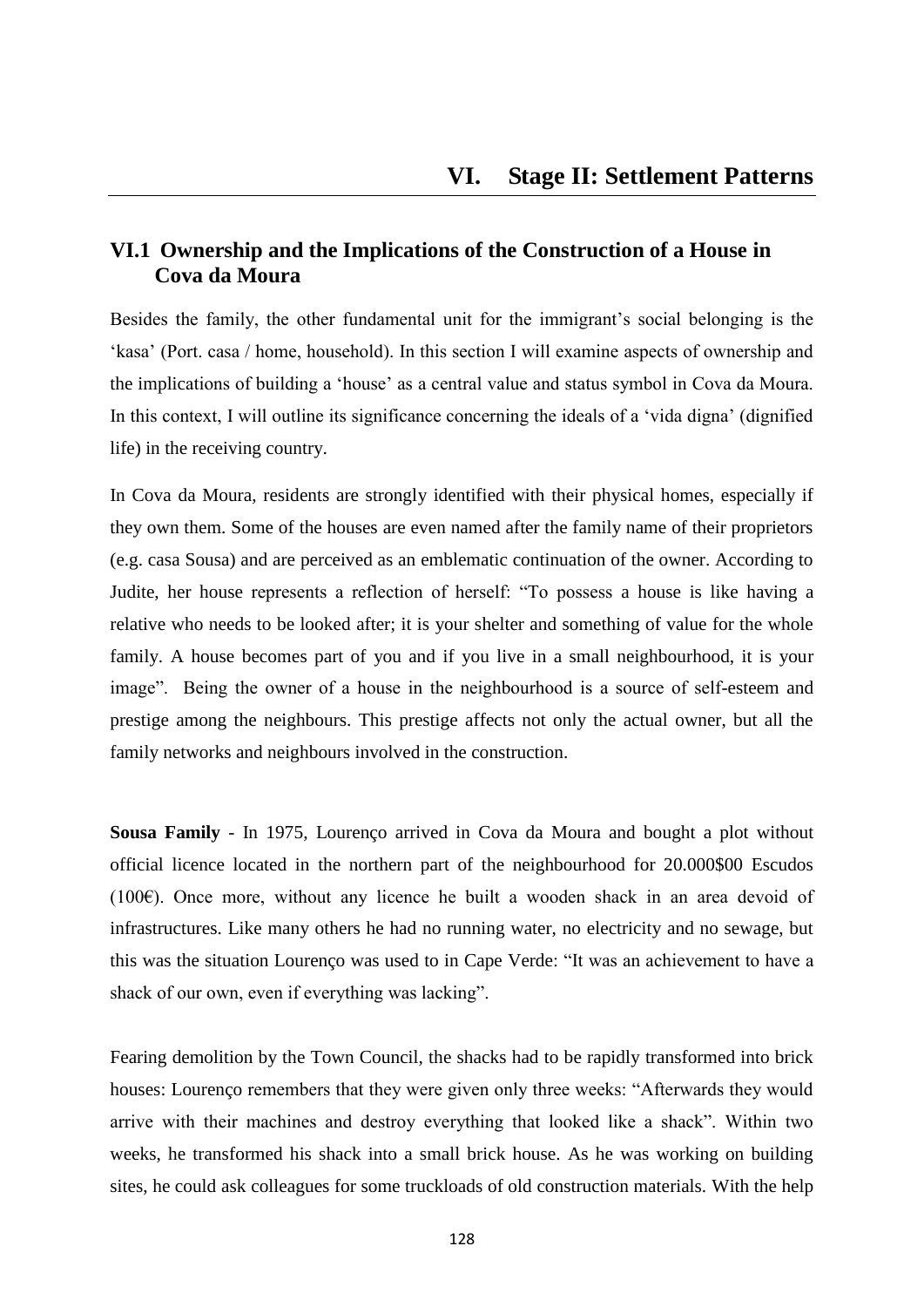of Judite, some relatives and neighbours, he was able to improve their dwelling. They worked day and night and soon the exterior part of the house was ready. It was a narrow house of one block of 45m2, located between two other houses. It had two rooms, a living-room, a kitchen and a very small toilet. Often, the construction of a house until its final state is an activity carried out over a long time. Some years later, when their financial situation had consolidated, they managed to add a second floor, which they rented out to neighbors - newcomers from Santo Antão. This is how Judite recalls this time:

―When I arrived in Cova da Moura, Lourenço had already built our shack; he bought an empty plot from his cousin. Because he was working in construction, he picked up the leftovers, wood, bricks, and parts from other buildings. It is just next to the house of the cousin who had arrived one year before. My husband stayed there before he built the house. Every day we had to walk in big boots just to get bread or to the fountain to get water, because the streets were so muddy, but we did the same in Santo Antão, so it was not much different. Only there it never rains... But it was a difficult time, and sometimes we asked neighbours to help, but this was a normal thing to do. Later, more relatives came and we built a second floor to rent. It meant some extra money and at the same time we were close to our family."

"The construction of a home in livelihoods of urban poor is of great importance" (Moser, 1998: 3). The solidarity of relatives and neighbours helped the target families to achieve this goal in Cova da Moura. However, households are not static units, but change over time as a result of people's capacities and opportunities, choices, strategic decisions and generational differences. The selection of the neighbourhood, the acquisition or occupancy of the plot and the construction of a house, the birth of more children and the arrival of other members of the family in Portugal obliged these households to transform and adapt to the new demands. In Judite's words: "When the family grows the house has to accompany it."

According to Moser's (1998) study, households develop various strategies that result in either consumption modification or extra income generation. These strategies may increase the number of household members that have paid work (especially women and children), increase reliance on family support networks and increase the size of the household, including the renting out of rooms. With the arrival of many immigrants in the 1980s, rental speculation in Cova da Moura augmented. In some cases, rents inside the neighbourhood were higher than those outside. High demand for housing, social exclusion and the undocumented status of many immigrants were the main reasons that made it difficult to find accommodation in the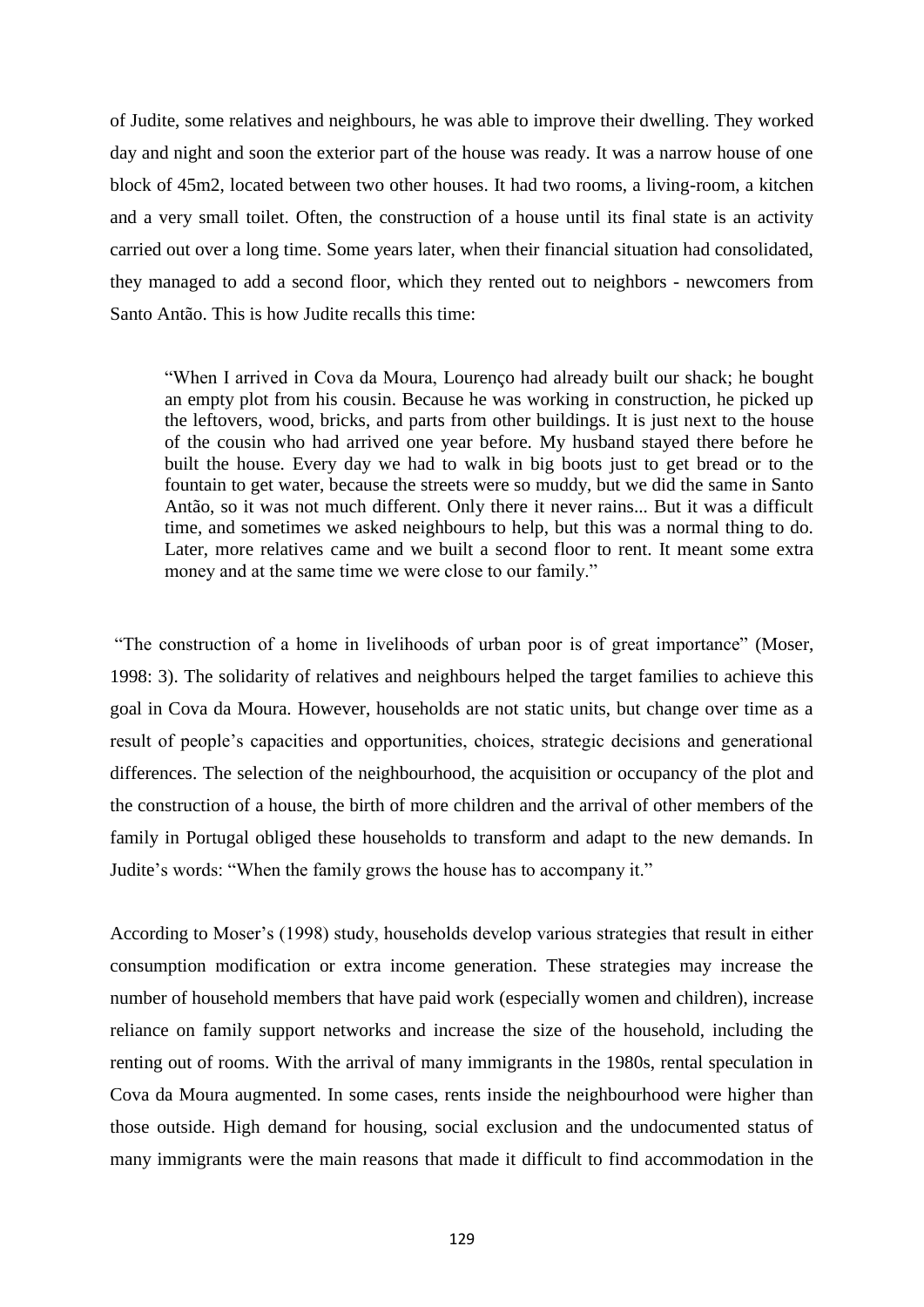formal housing market. Judite, for whom rental revenues constituted an important source of income, benefited from this situation:

―We needed more money after building the second floor and renting out the house was an income to help to pay for what we had spent. The people who occupied the second floor were neighbours from Santo Antão; they were like family. They didn't pay much rent, but it was something..."

To possess a house is perceived economically as a valuable resource, not only in terms of its use but also in terms of social mobility. A property also implied aspects of relative security for future generations. In Judite's case, it meant a status symbol and an asset for the next generations, as she put it: "If we ever get what was promised to us (legalization of the plot and the house), what we were fighting for all our lives, then our duty to our children will be accomplished".

For Judite and Lourenço, their house represented the fulfilment of their aspirations and expectations and at the same time social prestige inside the neighbourhood.

**Costa Family** – Deolinda never had the economic means to build or buy a house in Cova da Moura. Her family rented a first floor apartment of a friend's house in a central street of the neighbourhood. Her small home of 40m2 had a living room, two other rooms and a kitchen. The toilet was built later in the backyard outside the house. Deolinda's first husband, Victor, installed the toilet together with the owner of the house at weekends. He was working in construction so he could bring home some building materials not needed on the site. In one month the toilet was ready, as Deolinda confirmed: "it was necessary to have a toilet near home, but at that time not many houses had one, it was hard work, and we all helped day and night in our free time". In 1982 they paid 350\$00 (1,75 $\epsilon$ ) monthly rent. Her good impressions of the apartment still remained:

―I was happy there, and I always remember it as my home, although I didn't own it. It was small and very humid. In the toilet we always kept an umbrella, because the rain came in. I could never afford a house of my own. I always had many children with me and the earnings were low. But the flat was well located, close to my work and close to everything I needed in the neighbourhood. There was a school just around the corner, which made things easier. Even now, I sometimes pass there just to 'feel the home'... Now, in the new flat, I have other facilities, but I've been living there for five years and the only conversation I had with my neighbours was 'Bom dia or Boa noite' (Good morning or Good evening)."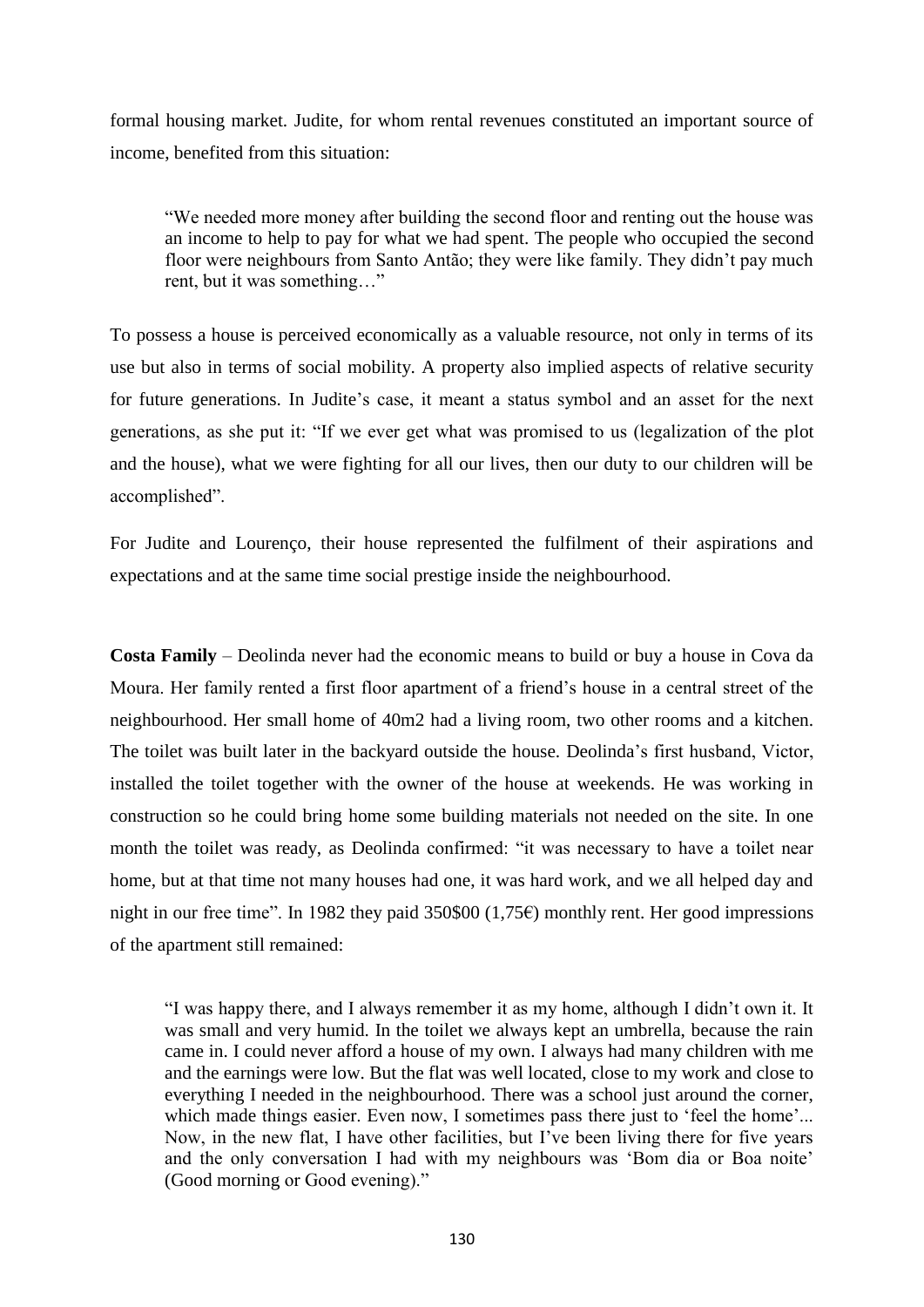The main reasons why Deolinda decided to move away from Cova da Moura were allegedly related to educational values: "my daughters wanted to go to a better school with a wider range of courses, so I had to give them the possibility to have a better life, but I regret it". Nevertheless, the acquisition of an apartment in Cacém (Amadora) was a symbol of upward mobility and meant prestige for the family. Buying a 'legal' flat outside the neighbourhood, Deolinda also tried to dissociate herself from the low status linked to her rented apartment in Cova da Moura. Deolinda tried to leave the relative safety of the (stigmatized) environment, but failed to be accepted outside Cova da Moura, where the influence of the social network diminishes. Soon she regretted moving to Cacém, where she established no social contacts: "we are just neighbours living in the third floor A". The isolation she felt in the new neighbourhood was attributed to the stigma of having lived in Cova da Moura: "they (the new neighbours) think they are not like us, that we are a different kind of people". This feeling persisted in her daughters' perception, as Ana mentioned: "we went to school and came back home. We just greet the neighbours in a polite way, but we don't socialize with anyone in the building or at school". Deolinda's daughters still find refuge from their isolation, meeting other family members, who live in Cova da Moura. However, their expectation of social mobility by moving to a less stigmatized neighbourhood was not fulfilled.

**Ferreira Family** – Josefina and Alfredo experienced hardship and difficulties to acquire a ready-built house, as Alfredo explained: "it was hard work to save as much as possible, but it meant the certainty of a better life for the family with our own house for us and the children. I think this was my 'destini' (destiny)".

The couple came from São Vicente directly to Cova da Moura, because their relatives, who lived there, allowed them to stay in their house until they could find accommodation. Josefina and Alfredo knew that there were houses available and the price for these properties was still affordable. In 1976, after saving some money and with the family's help, they bought an already finished house without legal licence for 80 000\$00 Escudos (400  $\epsilon$ ). Their house is situated in a square between two muddy streets at one end of Cova da Moura, surrounded by other houses. Architecturally, it was in a bad state, very humid, without a toilet, no running water and electricity. As Alfredo was working as a builder, he could install several facilities (e.g. a toilet) over the years and add several rooms for his family. Although his house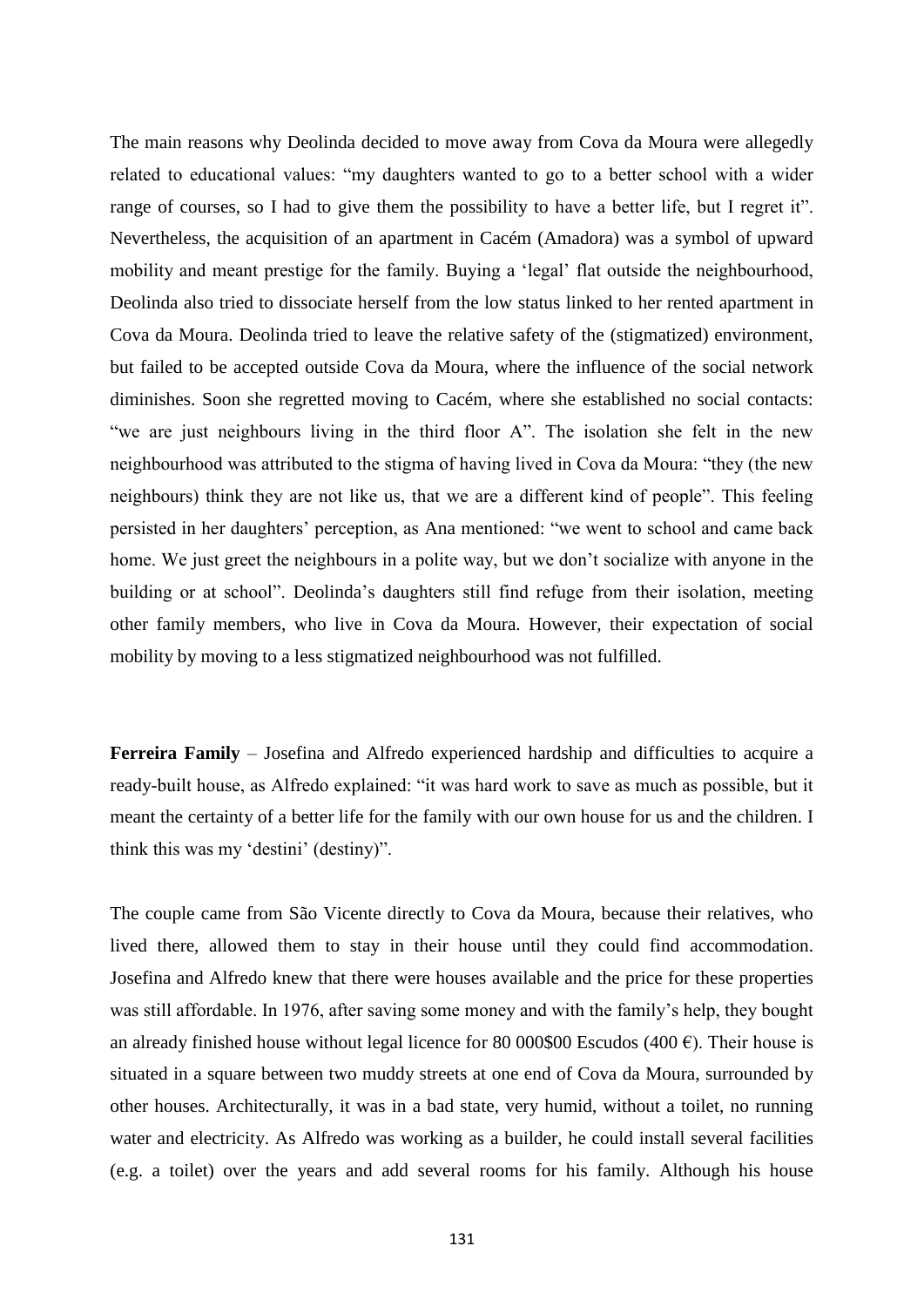consisted only of a ground floor, he never thought of adding a second floor: "It was too much money, the house was just enough for the family". Their house covered 60m2, divided in three small bedrooms, one living room, a kitchen and a recently built toilet. In the backyard there is a small garden with trees "brought directly from Cape Verde to make us feel at home", and some vegetables. In another informal interview, Alfredo reflected on his first month in the neighbourhood:

―It was hard in São Vicente, there were no jobs and we wanted a better life for us and for the family that we left there. In the beginning we helped them with what we could spare, it is our duty... We bought a house with our savings and with the support of the whole family. It was a lot of money, but we could manage now we are the owners of a house. It was a great sacrifice to pay it back, but afterwards my children will benefit from it. I don't regret coming here, and I think the neighbourhood helped us to get by. Looking back, it was the right thing to do; I would not leave here for anything in the world. We have friends that supported us in rough times, Cape Verdeans like us."

Social relations as expressed above show the support of family members based on norms of reciprocity and value: "If I help now, I will receive assistance later" and "family is supposed to help each other", confirmed an old resident of Cova da Moura. None of the family members stated that they felt uncomfortable asking or receiving financial help from other family members to construct a house, although they would probably take a long time to pay it back. In some cases, the loan would not be paid back at all. Families are supposed to support family members who start a new life abroad, as Alfredo's simile taken from the oceanic fauna explains: "Each member of a family is like a leg of an octopus. We cannot live without the others and if one leg needs help, the whole body has to help".

For the residents of Cova da Moura ownership is associated with the acquisition of economic and symbolic capital, as can be learned from the evidence of their statements and from the way they discuss material objects. Living near acquaintances helped the newcomers to get used to the host country, or to what they conceived of it through the 'Cova de Moura way of life'. This means the importation and implementation, or simply the continuation of vital aspects of the Cape Verdean way of life: conviviality and sharing.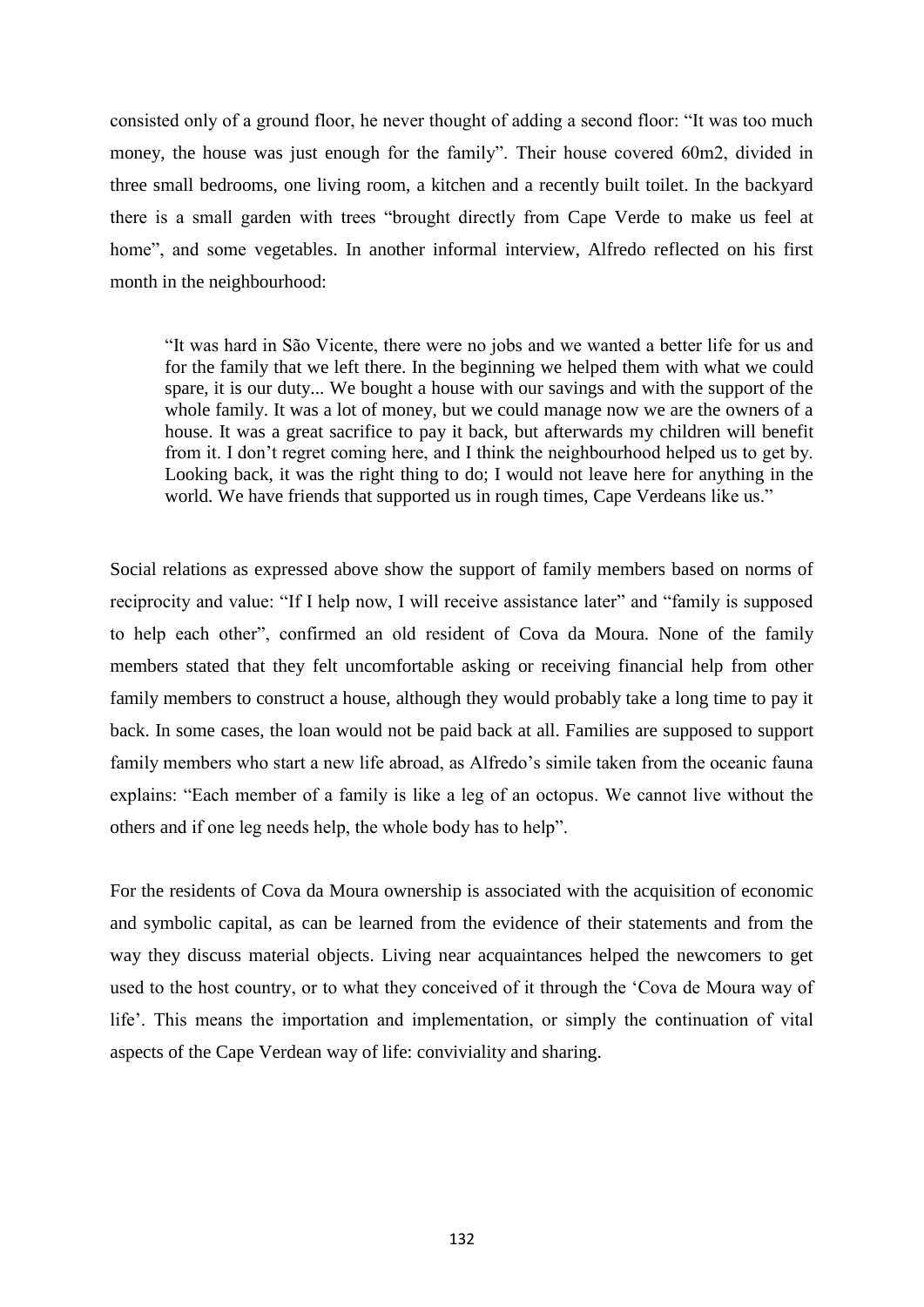## **VI.2 Labour Experiences of the First and Second Generation**

During the 1970s, Portugal's economy was structurally dependent on foreign work-force. Labour market situations, through constraints and opportunities, had important implications for the processes of integration of the target families into the host society. The integration of immigrants in the labour market depended on its composition and demands within the economic context of Portugal. National policies regulating immigrants' access to the labour market implied more obstacles for those who had less professional qualifications. The following section focuses on aspects that show how the three families managed to cope with this precarious work situation over two generations.

Portugal had welcomed labour migrants in the 1970s and 1980s, mainly for low paid work in construction jobs and services. Their work experience in Cape Verde significantly affected their professional position in Portugal. All members of the target families who had experience in different areas of activities (agriculture, fishing, construction) tended to continue in the same branch and at a similar professional level after immigration. This was also the conclusion of the study *LIMITS* (2006). Its target-group were first generation immigrants from different countries of origin (including Cape Verdean migrants to Lisbon and Rotterdam), in six cities in five European countries, and identified trends in the life courses of selected groups of immigrants. The results show that their work experience in the home country also significantly affects their professional position in the destination country (2006:34). There was no mobility among the members of the first generation, just continuity of the same activities in another country<sup>86</sup>.

The unemployment rate in the tertiary sector in the 1980s was practically non-existent, as Lourenço affirmed: "there was always a possibility to get work in Portugal. There were a lot of construction sites, if not near home, then somewhere else, and we had to go where the work was". Hardly any inspections occurred on building sites, and therefore the undocumented

 $\overline{a}$ 

<sup>&</sup>lt;sup>86</sup> In 2010 employment statistics for Cape Verdean immigrants (INE, Instituto Nacional de Estatística / National Institute for Statistics) indicated that 76,5% of the second generation of immigrants had an occupation, while 9,9% were studying. Only 4,7% were unemployed, while 1,8% were looking for their first job. 2,5% were housewives. The sector in which most of the target families were employed was the building sector, followed by personal and domestic services with 35,4% and 23,2% respectively. Males predominated in the first sector; women were mainly active in the second sector. Most of the members had no permanent work contract (38.8%). Only 8,7% had a permanent contract and a significant percentage had a fixed term contract 15,8%, while 14.2% had no contract at all.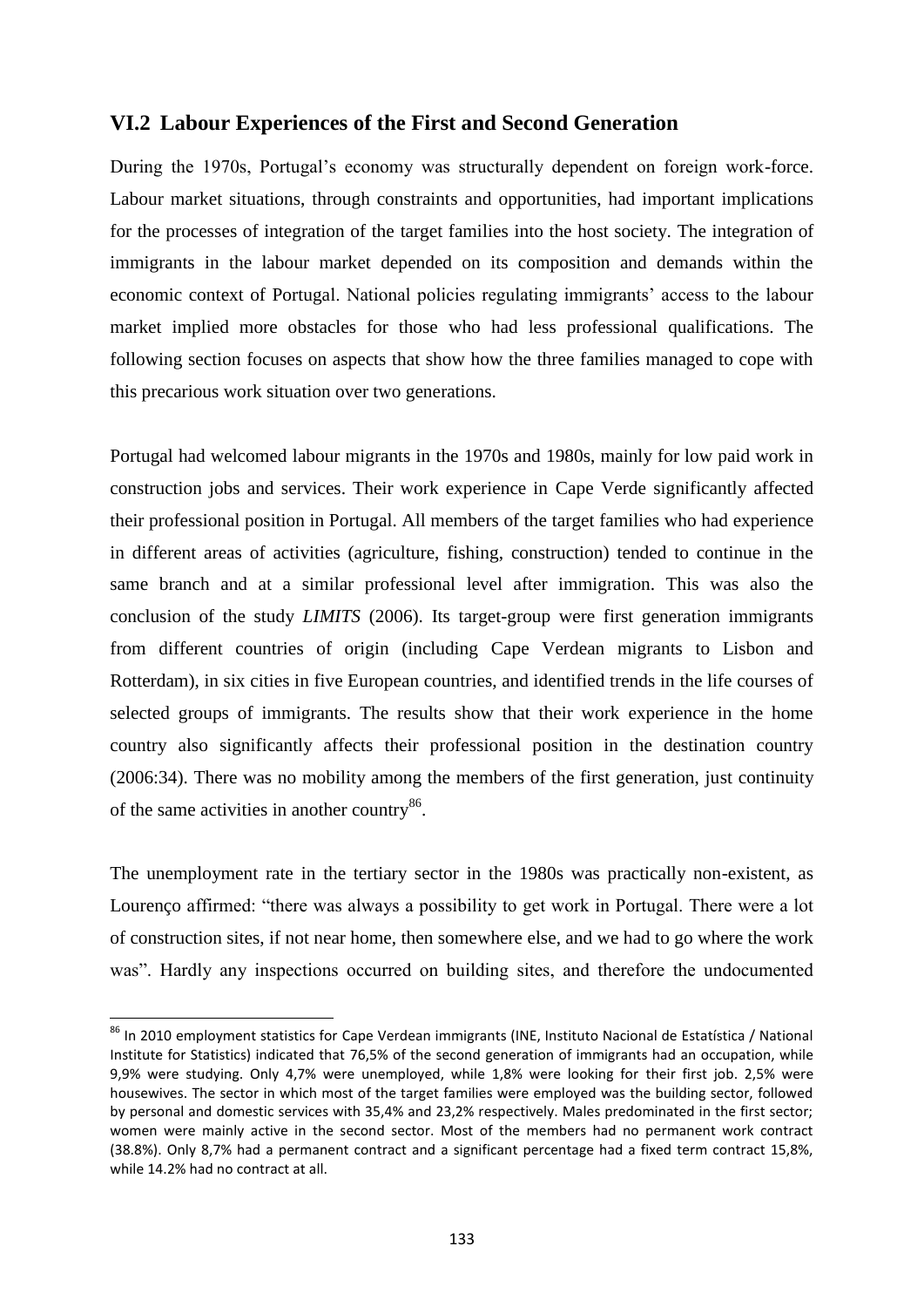status of the workers was beneficial for the employer (low salaries, no expenses for health or social insurance and no regulations concerning working conditions), but rather negative for Lourenço and Alfredo who could not get a regular job.

Not only construction and industry, but also the tertiary sector employed Cape Verdean immigrants, as Alfredo emphasized:

―What we could get in Portugal was construction work and it was not difficult to get these jobs, the Portuguese didn't want to do it … it was ‗black' work. We were all Cape Verdeans and mostly all from Cova da Moura working on the building sites. We were used to doing the same kind of work as in Cape Verde. In all the constructions I worked in, the majority of my colleagues were Africans. The same happened with Josefina's job - her colleagues were mostly Cape Verdeans."

Construction work employed mainly Africans. In Cova da Moura there were entrepreneurs who recruited Lourenço, Alfredo, other local residents and newcomers to work on building sites. Alfredo told me that his contract was verbal and his salary was paid daily or monthly, depending on the dimension of the construction. When the construction was over "another construction work would appear or another 'empreiteiro' (builder) would come to my house with another job proposal", explained Alfredo. The networks were essential in the informal labour market, not only for construction work, but also for getting jobs in cleaning services $^{87}$ .

Judite, Deolinda and Josefina got employed through Cova da Moura networks. Contrary to her husband Alfredo, Josefina was offered a fixed term contract (monthly renewable) as she stated:

―I always worked without a legal contract, I had a verbal agreement for one month with my boss, but I always got by. Later, I had a monthly contract in writing. As long as I could work hard I had a job, the problem was when I got ill. No social security, no unemployment money, nothing. We already had two children (Felizmino and Albertino) and we had to live on my husband's (Alfredo's) salary. Just one salary for four people ... he also had no contract. Thank God we didn't get ill at the same time."

In the late 1990s Josefina had an accident at work. She fell from a ladder while cleaning a lamp and suffered an arm injury. As she was undocumented, the cleaning firm she worked for kept the accident a secret. She could not work for months, was not insured and the firm would

 $\overline{\phantom{a}}$ 

<sup>87</sup> The Census of 2011 published by INE (Instituto nacional de Estatística/National Institute of Statistics) registered that 5 426 (34,18%) of the Cape Verdean citizens living in Portugal were working in domestic service and 3 063 (19,30%) in construction.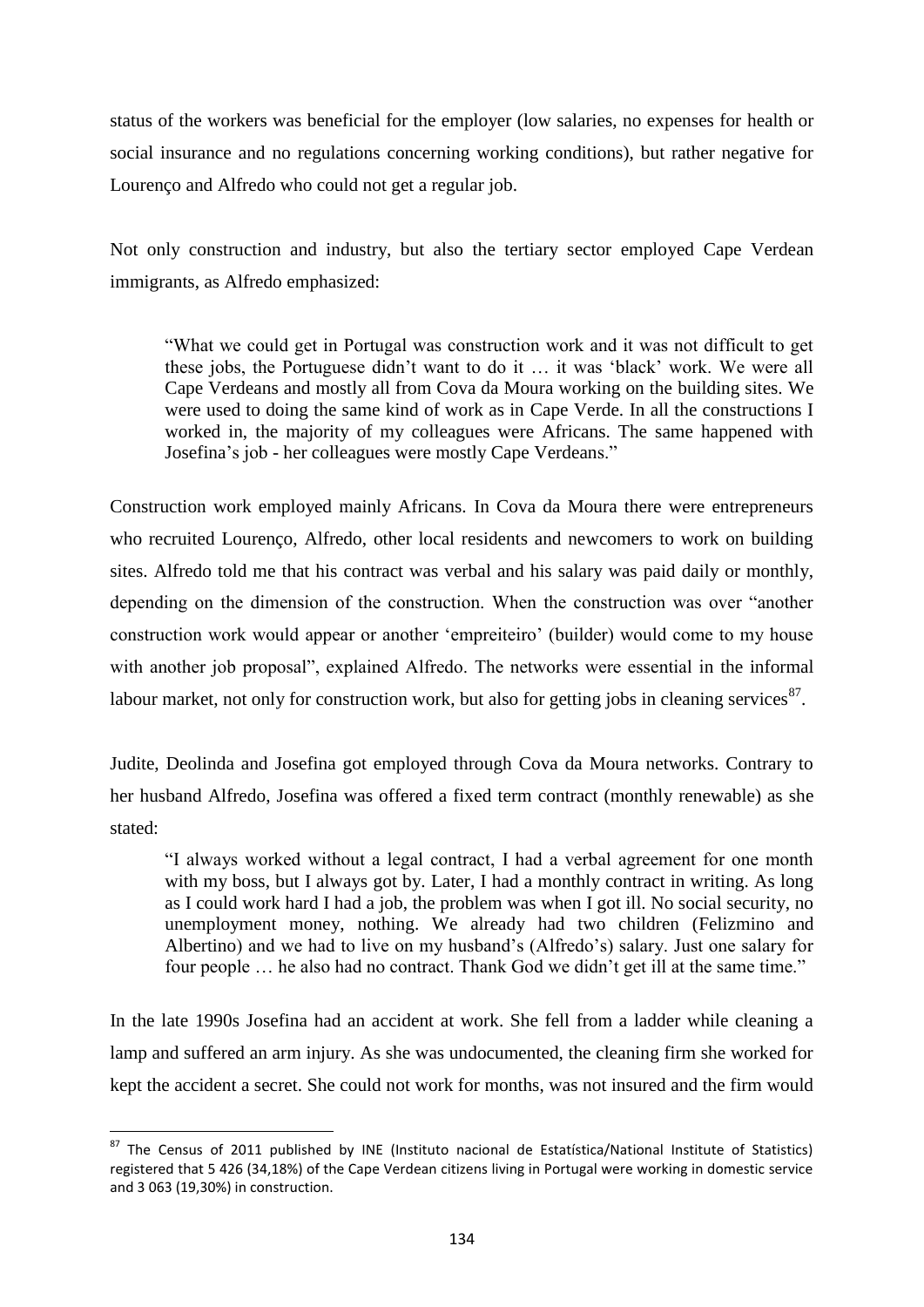not pay her - she lost her job. After more than twenty years the pains remain: "I still feel that I don't have much strength in my arm, but I don't need to work as hard as before."

Without work contracts, the Ferreira family and the other two families were extremely vulnerable to unemployment situations without any social support. Alfredo made the point: "if you can't be useful, you can be dumped."

Although two males of the three families' first generation are retired, the females are still actively working, but apart from Deolinda, still without legally binding work contracts. Deolinda is employed as a cook and Josefina works as a home nanny. Judite is the exception, because she returned to Santo Antão, but until 2010, she took care of an old lady in Lisbon.

### **Second Generation**

Basically, the second generation of the target families faces the same problems as the previous generation. Their employment is concentrated in the services sector, but without any specific professional qualifications. The first generation's characteristics of precariousness seem to apply to the second generation: no steady contract, no unemployment benefits and no retirement benefits. They work with a fixed short-term contract (monthly or three month contract) that may or may not be renewed, always depending on whether their work positions are still necessary. However, Daniel managed to get a long-term contract job. He organizes short professional courses, giving training to pupils who have dropped out of school, teenage mothers and delinquents. Daniel identifies with his work: "I like to see people getting a job and trying to have a different life from before, not continuing to be 'gandulos' (villains)." After his eight hour job, he still trains a children's basketball team twice a week in the new stadium of Cova da Moura, "to get the kids out of the streets and out of bad habits". Only at 10 pm does he usually arrive home.

Several of the second generation were prone to exploitation, because of their precarious, undocumented situation and fear of being unemployed. José admitted: "Sometimes I had to work ten hours and didn't get extra pay, this happened quite often". Despite agreeing to work more hours than initially required by verbal contract, an increase in unemployment has been noticeable during the last years among the members of the target families.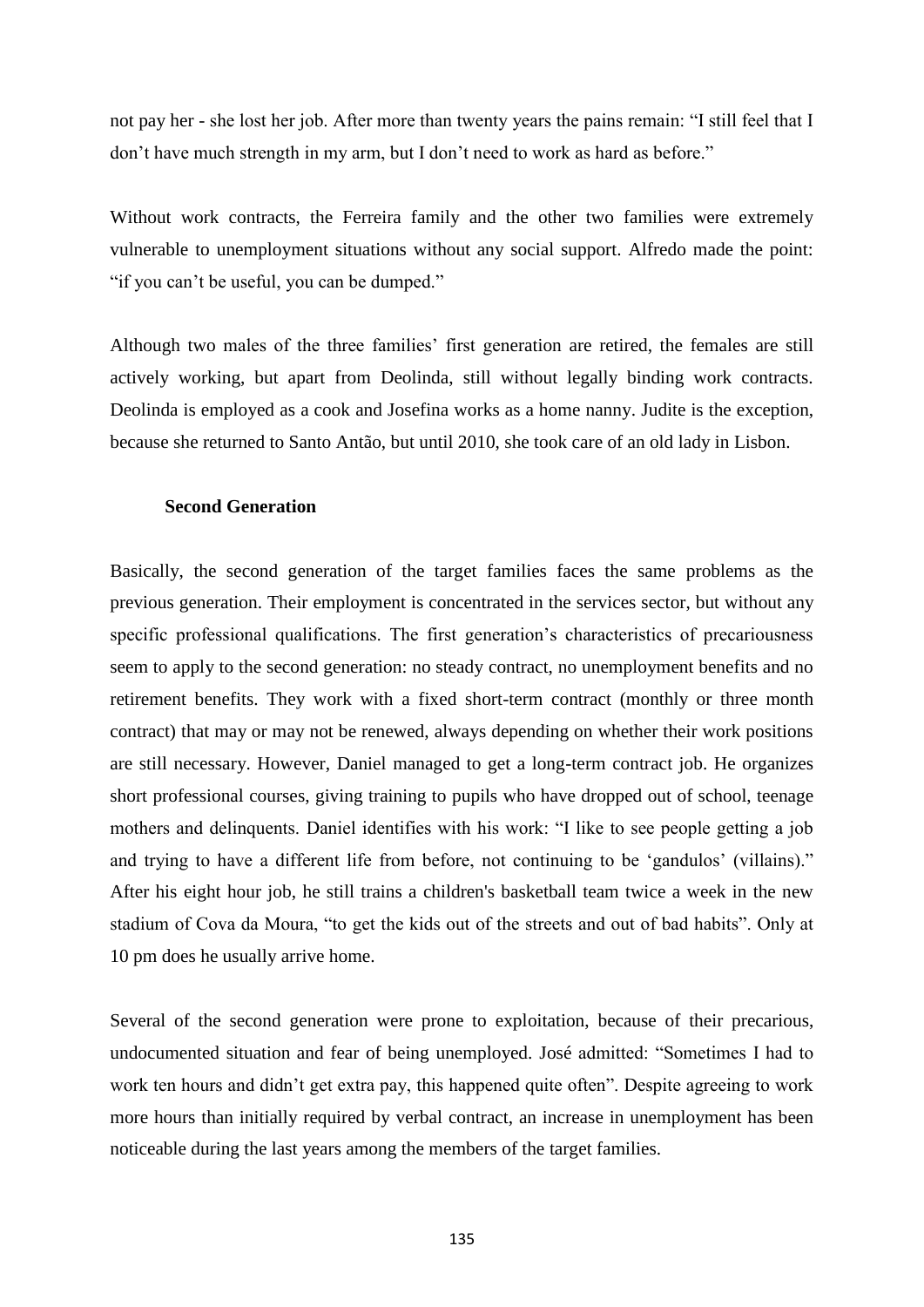The rising unemployment rate in Portugal over the last five years (in 2012 approaching 16% and in the 18-25 age-group over 52%) had a particular impact on low-skilled migrants and those in modest occupations. The Census of 2011 published by INE (Instituto Nacional de Estatística/National Institute of Statistics) registered that 16534 (47,36%) of the Cape Verdean citizens living in Portugal were working and 15,70% were unemployed.

Francisca had no job and two children living with her. She attended school for nine years, but acquired no professional training and cannot find long-term work. She has had several small jobs without legal contracts: taking care of a sick old lady, cleaning apartments, at a supermarket check-out, and as a kitchen help in a café. She had never been eligible for unemployment benefits, because she had no contracts and was undocumented. Only after the respective law changed in 2006 did Francisca obtain Portuguese nationality in 2010 and applied for state benefits. Being a single mother with children, she receives 440€ a month from welfare and still does undeclared work in two apartments in Lisbon.

Other young Cape Verdeans considered emigration as the solution to find work following the first generation's example. Albertino and Felizmino could not find work after finishing highschool. They had a cousin living in Geneva who offered Felizmino work as a mechanic during the week and in a restaurant at week-ends. Consequently, Felizmino emigrated to Switzerland and soon his brother Albertino followed him. They both worked in the same garage that belongs to a distantly related Cape Verdean. In 2011 they got long-term contracts and are entitled to welfare and unemployment benefits.

As previously observed, both the first and second generation of the target families occupy the lower echelons of the occupational pyramid, working in the labouring sectors: manual jobs, no special skills required and no contract given.

This labour market situation of immigrants and their descendants was not unexpected or new. Alejandro Portes and his colleagues analyzed similar scenarios decades ago (cf. Portes and Manning, 1986; Portes, 1995; also Portes and Zhou, 1993) for Latinos in the U. S. They presented extensive research in the U. S. proposing a typology of modes of incorporation of migrant populations into the host country economy and society, which differentiates four modalities: incorporation into the primary labour market, incorporation into the secondary labour market, ethnic enclaves and middleman minorities. Considering the typologies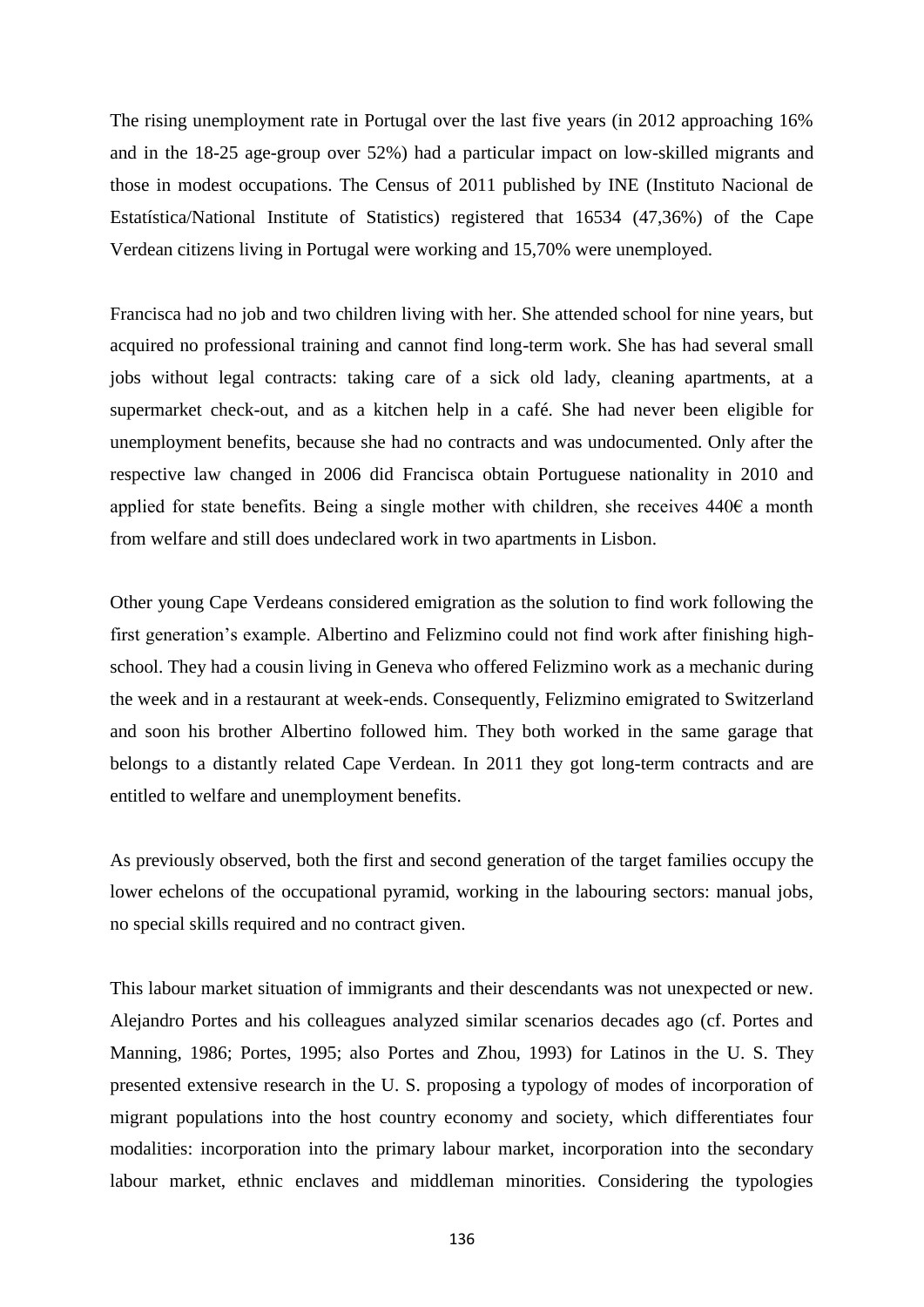established by Portes, this group's incorporation in the secondary labour market is hindered and even prevented by Portuguese mainstream society.<sup>88</sup>

## **VI.3 Education of Different Generations**

In this section, the school attainment of the first, second and third generations of the target families and the possibilities offered to children in Cova da Moura will be analyzed. It also includes observations about educational activities organized by the local associations and of both schools that received students from the neighbourhood, Escola Primária EB1 da Cova da Moura and Escola EB2/3 Dr. Pedro D'Orey da Cunha.

### **VI.3.1 School Attainment of First Generation**

The Portuguese Constitution recognizes that education gives concrete substance to individual freedom and rights<sup>89</sup>. Respect for human dignity is granted to every citizen, Portuguese or not, the fundamental personal rights related to education in the form of a lifelong education/training process, aiming at the individual's personal worth and social development<sup>90</sup>. This is an ambitious set of objectives which, for any educational sector, is difficult to accomplish, especially when people do not have much time for their professional training, due to long working hours and the responsibility for many children. This was the case of the first generation of the target families, as Deolinda explained:

―My days were busy. Arriving home late at night, I had to do all the housework and take care of my children, before I could finally go to bed. I had no more time and with so much work my head couldn't take in anything more. Who can think of school education if you have to wake up at 5 am, six days a week? Who would take care of the children, if I went to a night course? This is only possible for people who work from 9 to 5 $\ldots$ "

In the1970s, the vast majority of Cape Verdean immigrants in Lisbon (80%) arrived with only primary school education. Almost all the target family members of the first generation attended Cape Verdean primary schools until the fourth grade, except Josefina and Lourenço

 $\overline{\phantom{a}}$ 

 $^{88}$  Cf.: "While immigrants arrive willing to do the jobs that natives won't hold, a similar situation experience by Mexican immigrants in the U.S." (Portes and Zhou, 1993: 85).

 $89$  Law nº 32 – A/ 2002, of 30 December 2002.

<sup>90</sup> 'Development of Education in Portugal' (2004), *National Report*, nº 1, Lisboa: Ministry of Education.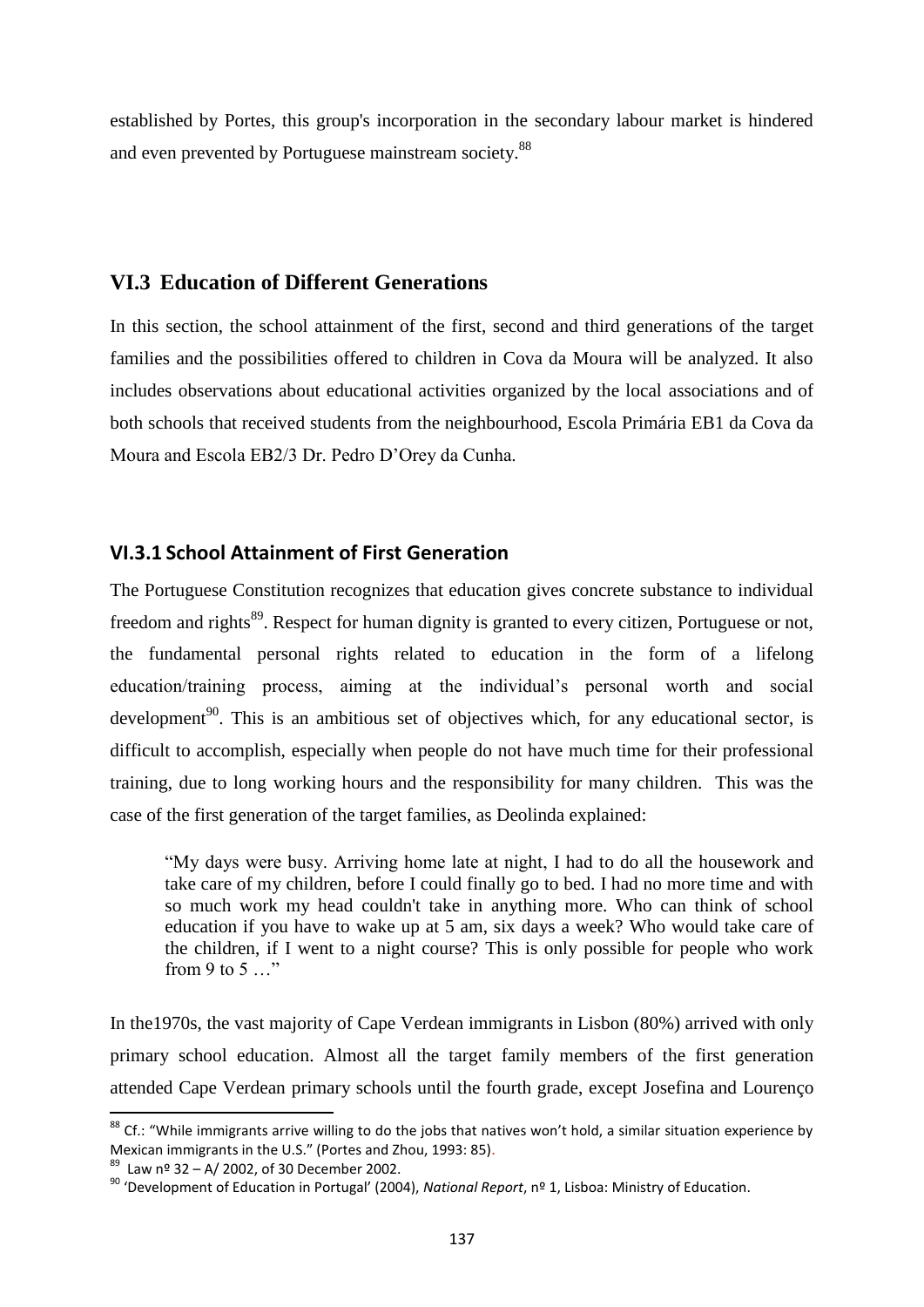who had dropped out after three years: "we had to take care of our brothers and sisters because we were the oldest. Afterwards, we had to help in the fields to bring some food home ...". Consequently, the possibility of climbing up the career leader depended on further education in the receiving country. Usually most of the investment in education or professional training takes place during the first few years after arrival in the host country, as this gives the migrant a longer time-span in which to obtain a return on his investment. This was not the case for Deolinda and Josefina, the only two members of the first generation who invested in professional training decades after their arrival in Portugal.

After her arrival in Portugal, Deolinda was a cook for thirty years; at a later stage she became the head of a team of cooks. Then she attended a Professional Cooking Course (Curso Profissional de Cozinha e Pastelaria) for two months (six hours a week) during her work, as she explained:

―My life is mixed with my job. I like what I do, because I like eating. I couldn't live without it. I only managed to join a cooking course in the Moinho da Juventude association, because I was living near there. The course was not as an investment, it was more for pleasure. Because I've been cooking all my life, I know a lot about food. And of course, I learned some more things and I also got a small amount of money at the end of that course. That too was a motive for my choice. And life is so difficult at the moment with the children that everyone has to think in materialistic terms…You know, for poor people all the cents count… It was an achievement for me, I learned new things, I got a diploma ..., but after all, I'm still doing the same job."

Once Deolinda was the coordinator of four other kitchen assistants, she did not receive any financial benefits or a better working position due to her training, but she felt that she had learned from it, and in the Association Moinho da Juventude she became a reference. When a party was organized, Deolinda would be the first to be called and she enjoyed this distinction and responsibility: "I always have a lot of work. Preparing around two hundred meals a day for children from one to six years old and for adults is quite a task...".

Josefina attended a three-month course (four hours a week) to become a Nanny Assistant (Curso de Auxiliar de Educadora de Infância) $91$  also at the Moinho da Juventude Association. More than twenty years after her arrival in Portugal this certificate entitled her to become a

 $\overline{a}$ 

 $91$  This course promoted the know-how and competences that are acquired in non-formal and informal learning contexts (Law nº 147/97, 11 June 1997).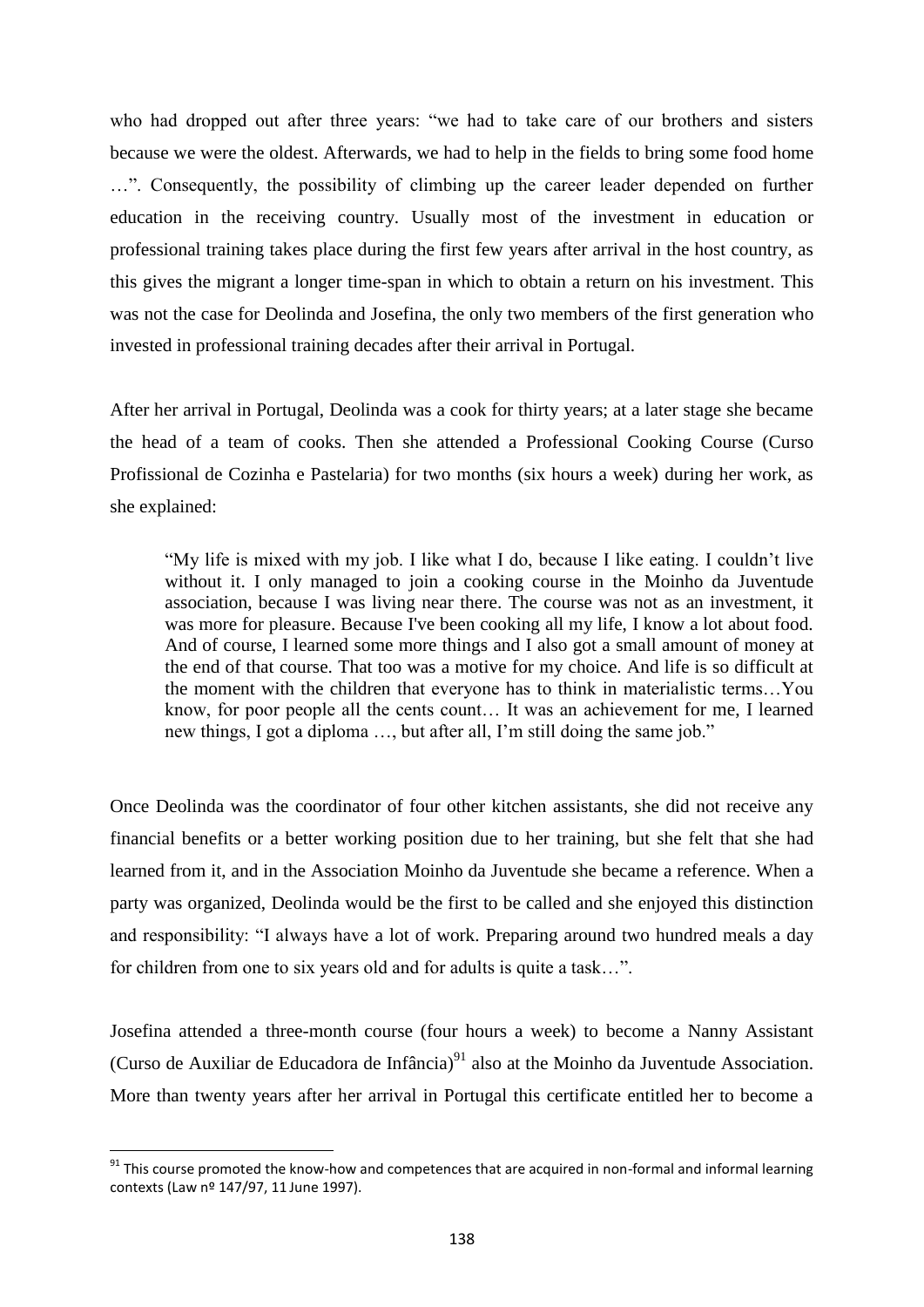recognized home-nanny for children up to three years of age in the association's crèche. As Josefina's illness (arm injury) made continuing in the cleaning service impossible, her investment in education in the host country brought a significant change to her life:

―I always liked to have children around me. When I got unemployed, I thought that I would like to have another kind of work. My children were already independent, so I had more time. In the association (Moinho da Juventude) they were promoting a course for nannies with subsidies. I enrolled and was selected. Since then I can be at home and take care of three small children. It meant extra money and at the same time I could also take care of my husband."

Josefina got two benefits from her further education. She got a more pleasant job in a 'crèche familiar' (family crèche) and she got greater financial rewards during and after her study. She could also stay at home to take care of Alfredo, who needed permanent assistance.

Only a very small percentage of first generation Cape Verdean immigrants (3,2% Ministério da Educação, 2010) furthered their education in the host country, as Deolinda and Josefina did. Adding educational competences to local associations are an essential element in any process involving the development of education. By upgrading her qualification, Josefina could find a more rewarding and suitable job. Deolinda chose professional training that improved both her working-skills and her self-esteem, but did not produce any sizable monetary results or higher social status.

# **VI.3.2 Educational System in Cova da Moura School and Attainment of the Second Generation**

Consistent with the research findings, the educational attainment of the second generation immigrants are higher than the first generation. All the members completed at least compulsory education<sup>92</sup>. The second generation was not able to enroll in university courses for different reasons. Daniel, for example, completed the  $10<sup>th</sup>$  grade of high school, but had to leave due to a lack of financial resources. Judite moved to a flat in Cacém, but her salary was insufficient to pay all her expenses: the bank loan and providing for three children. Being the oldest, Daniel had to find work in order to help the family financially. His sister Francisca

 $\overline{\phantom{a}}$ 

 $92$  The Census of 2011 published by INE (Instituto Nacional de Estatística/National Institute of Statistics) registered that the Cape Verdean community had the lowest levels of education of the communities of the PALOP. 18592 (66,01%) Cape Verdean citizens with an educational level lower than Compulsory School. 7960 (28,26%) had completed compulsory education and 544 (1,93%) had finished Secondary School.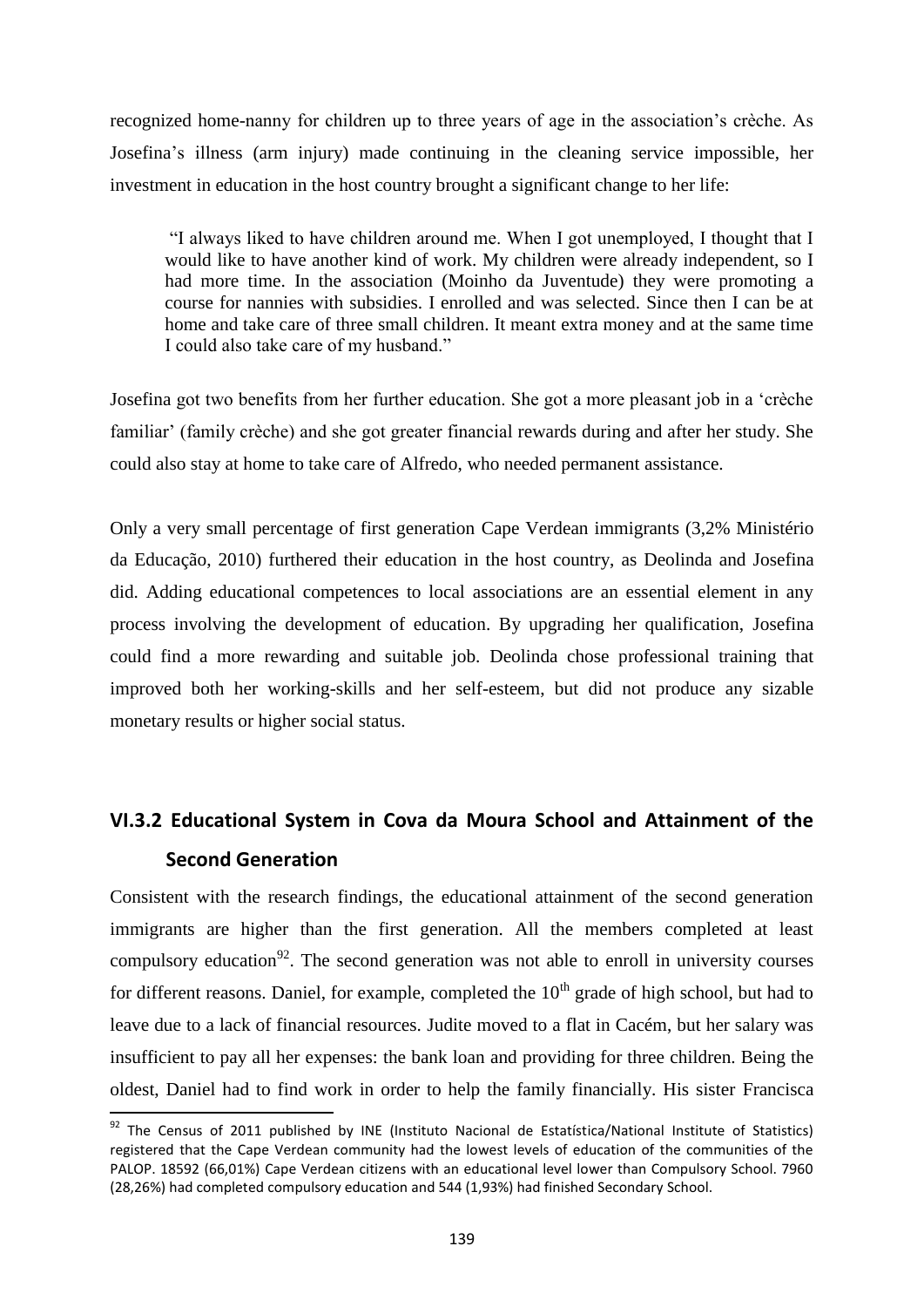finished 9 years of obligatory schooling, but due to her early pregnancy left school at the age of 15. José and Martin also completed obligatory schooling, whereas Luisa, Albertino and Felizmino reached the  $12<sup>th</sup>$  grade of secondary school. Luisa and Carla wished to continue their studies at university level but the family's economic restraints did not allow this.

Despite all the efforts made in Portugal during this decade by the Ministry of Education and the associations of immigrants, the educational system is not flexible enough to promote equal opportunities for all students and encourage the educational success of those from underprivileged backgrounds. As a consequence, they enter the labour market without the necessary skills to be competitive and rise in the social hierarchy. This tendency applies to pupils of lower social classes, whether Portuguese or African, as the problem is not merely ethnic but mainly social and economic.

Nevertheless, at a national level, introduction of the model of nine years compulsory schooling to combat illiteracy<sup>93</sup> and early entry to the job market with professional training had a positive effect. The number of drop-outs from Basic School was reduced from 13,1% in 2000/2001 to 8,7% in 2009/2010 (GEPE,ME, April, 2011). However, in 2009/2010 Cape Verdean pupils still had a 12,8% drop-out rate from Basic School (GEPE,ME, April, 2011). Only in 2005 was a wide range of professional courses (at Basic and Secondary School levels) implemented for pupils who wished to start an early professional life with a recognized qualification. In these courses the percentage of drop-outs was 16,1% (GEPE,ME, April, 2011).

 $\overline{\phantom{a}}$ 

 $^{93}$  In 2012 Portugal is the European country with the eighth highest rate of illiteracy: 3,2%.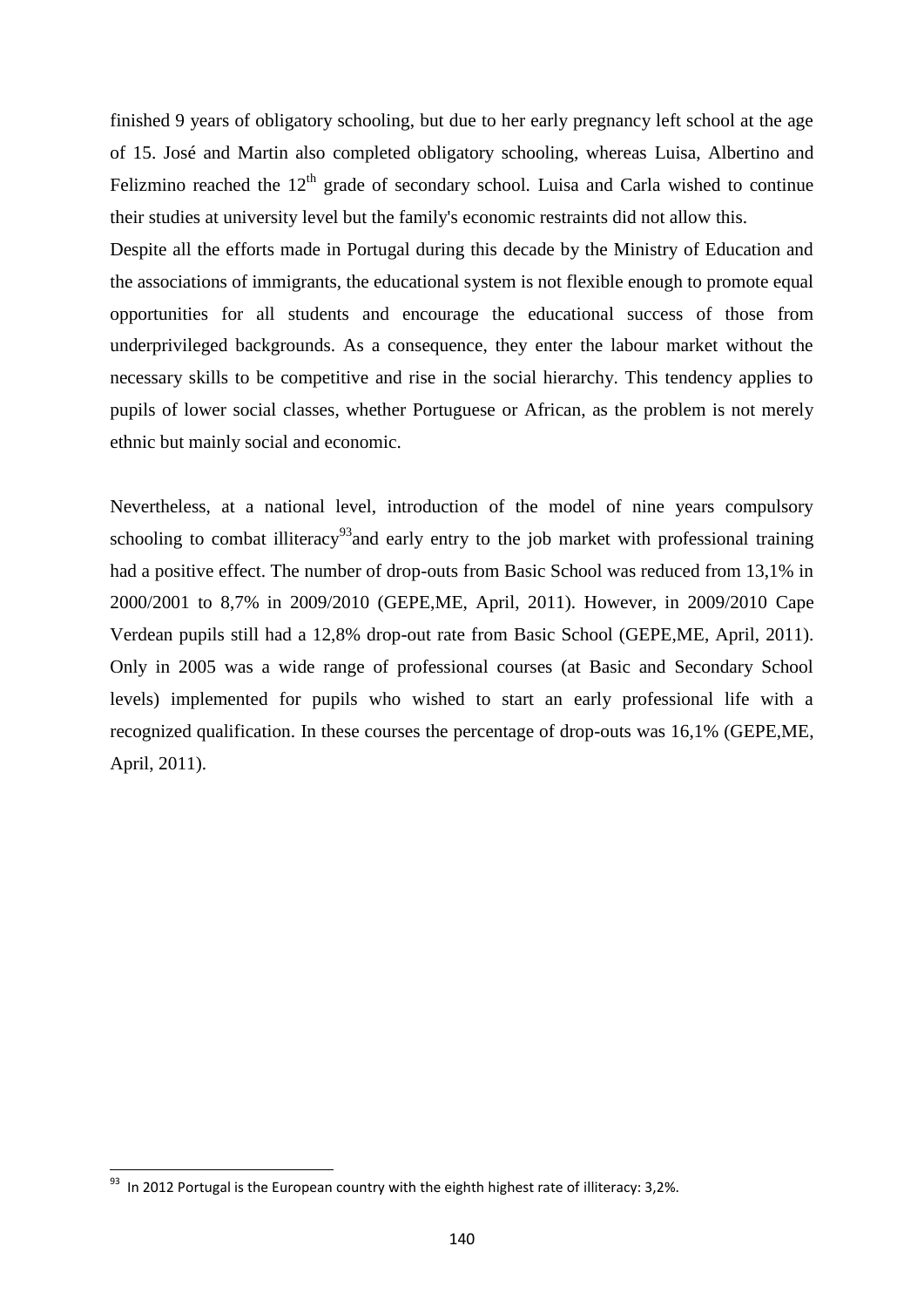

**Figure 17:** Educational Level of Cova da Moura Population > 3 years old

1)Illiterate; 2) Can read and write but no schooling; 3) Primary School; 4) 6th grade; 5) 9th grade (Compulsory Education); 6) 12<sup>th</sup> grade (Secondary School); 7) Polytechnic; 8) University; 9) Professional Course.

(Estudo de Caracterização/Diagnóstico do Bairro do Alto da Cova da Moura, Vasco da Cunha, Estudos e Projectos SA., 2010)

Figure 17 shows that the majority of residents in Cova da Moura achieved the sixth grade of schooling, which is less than compulsory schooling. The high illiteracy rate is presumably related to the first generation migrants in Cova da Moura. There has been an increase of educational attainment in recent years due to the second generation completing the nine years of compulsory education or secondary education.

### **VI.3.3 Nursery School and Primary School in Cova da Moura**

For females with offspring, Cova da Moura is a place where all children can be looked after in the three local institutions. In the 1990s, both the associations of Moinho da Juventude and Clube Social and Desportivo da Cova da Moura and also Jardim-Escola São Gonçalo dependent on Damaia Church together with the Ministry of Education established a legal framework to create the development and expansion of crèche and pre-school education for children in the neighbourhood. With these measures, all children living in Cova da Moura could use nursery schools where they were allowed to stay during their parents' working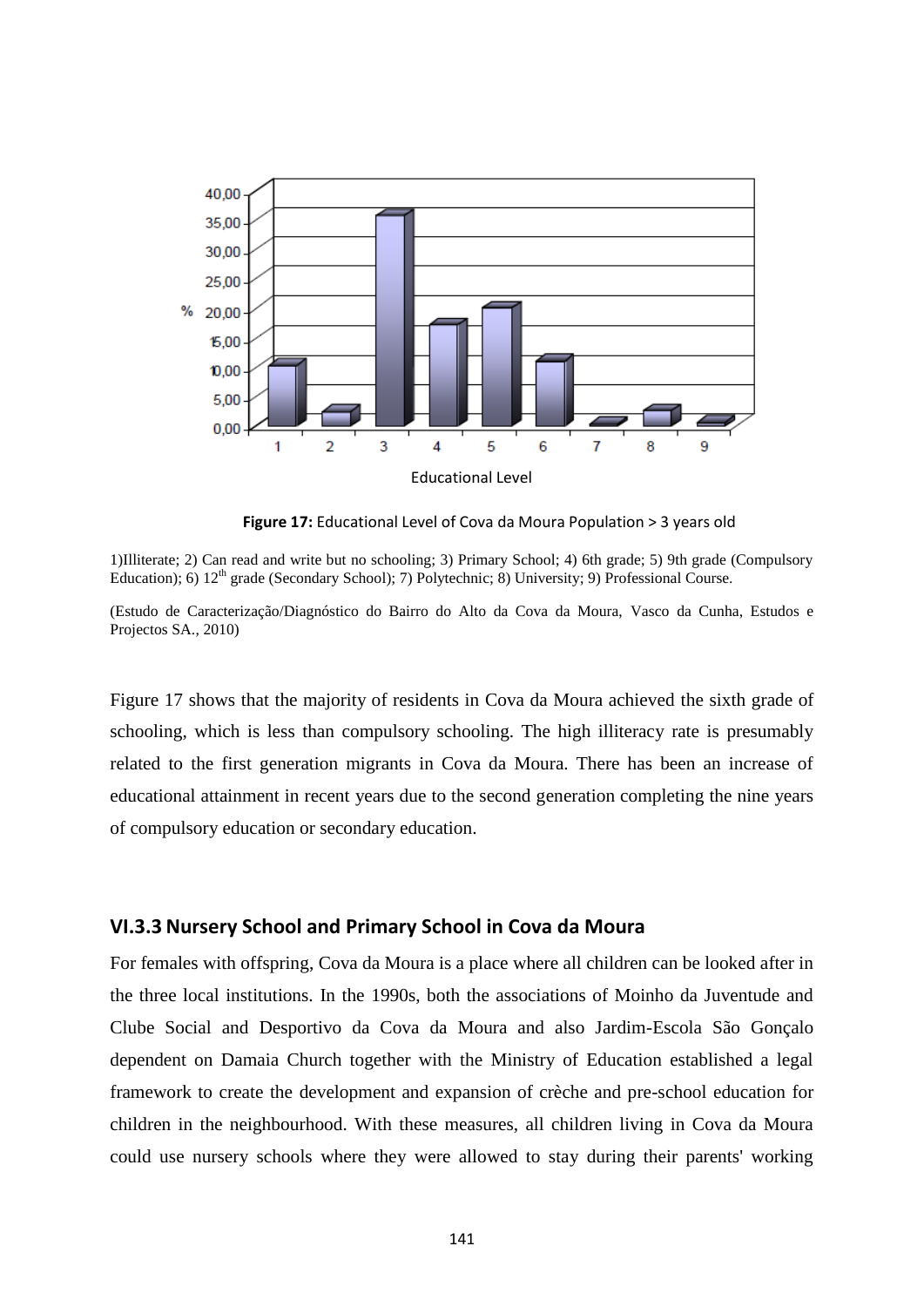hours. As this work period usually started at 6.30 am and continued after 9.00 pm, the nursery school of the Association Moinho da Juventude is open daily from 6.30 am until 10.00 pm. Judite recognized the effort of the Association: "I am not worried when my daughter arrives late to get the child. The Association even provides dinner, if parents take their kids home late".

Contrary to nursery schools in nearby neighbourhoods, these institutions always have vacancies. At a national level, state crèches and nursery schools have a waiting list to admit new pupils. Although the facilities at Cova da Moura are open to all children, there were hardly any enrolments from children outside the neighbourhood as Joana, an employee of Moinho da Juventude, commented: "There is still a lot of segregation and prejudice against the people in Cova da Moura. People who live nearby don't want to enrol their kids in our play-school, because they think that our children have a bad influence on their children. They never really did, it's sad...we are in the twenty-first century...".

At the age of six, pupils can enrol in the neighbourhood's primary school (Escola B1 da Cova da Moura). The primary school teacher explained why the children attending the school were exclusively residents of Cova da Moura:

―I think there is still a lot of segregation. The children are considered disobedient, rude and burglars. Therefore, the parents of the other neighbourhoods around here don't want to have their kids in such an environment. In a way it is true that there is a lot of misbehaving, but the pupils here have much more supervision than in other schools and the work we do with them, as you can see, is very creative and they like it. For the past five years we basically haven't had any drop-outs."

Such segregation affects not only the adults, but also the children who live in Cova da Moura. The attitudes and behaviour of the pupils at the local school appear to be determined by the particular curriculum functioning within the school space rather than by the official school curriculum. I realized that this four-year primary school curriculum was more open to pedagogical visits to several monuments in the Lisbon area and to contacts with pupils from other schools. The aim was "to avoid pupils' isolation and to show them new aspects of life that some of them don't even know exist. Sometimes these places are just half an hour away", a teacher said.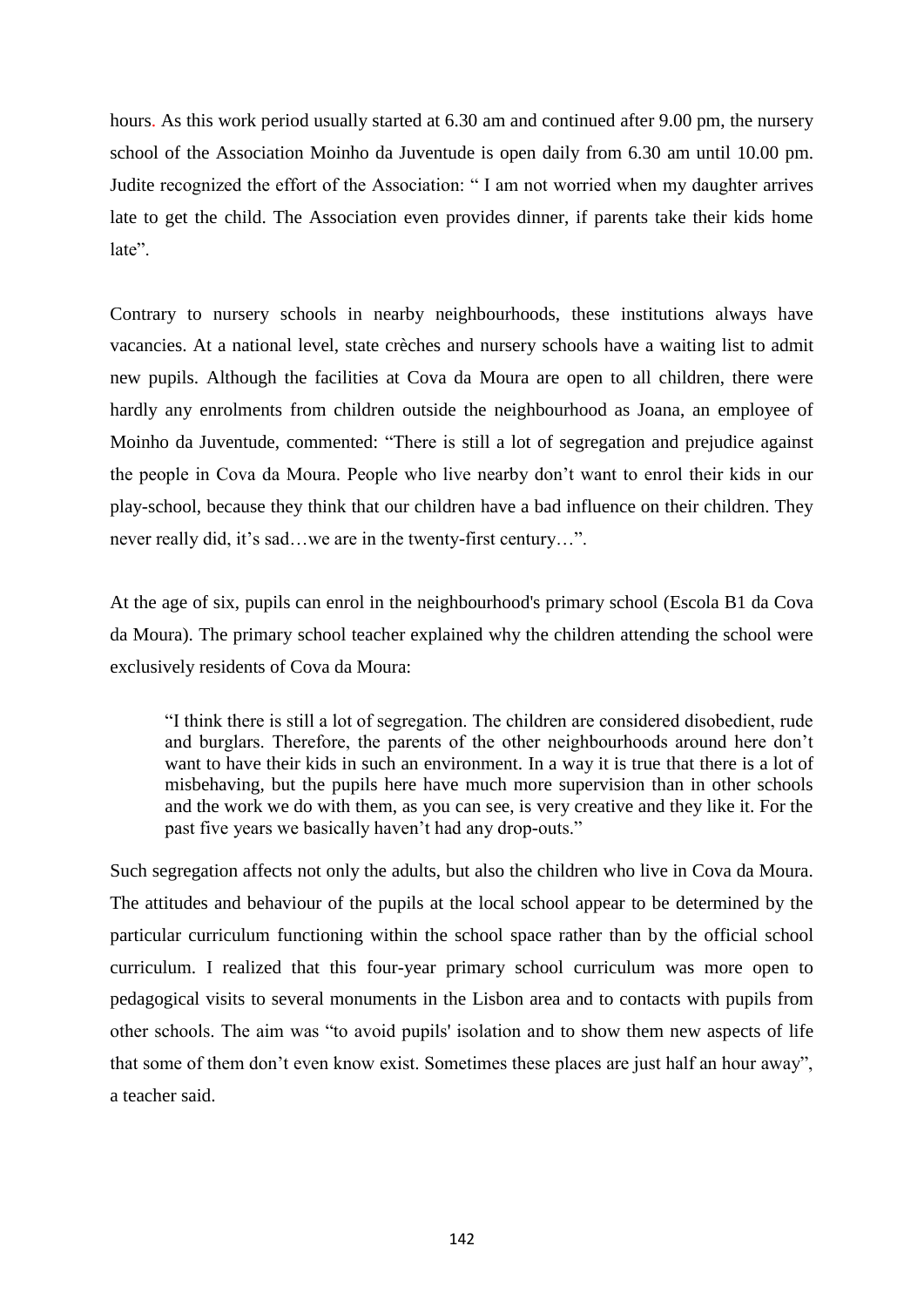Soraia testified social closeness between school-mates: "my classmates are like family, I am with them at school; afterwards I play with them in the Association and then in the neighbourhood".

On the other hand, leaving Cova da Moura does not seem so easy, because outside, the children are under some kind of suspicion. In fact, when I went to a stationery shop in Damaia the employee told me: "Every time kids from Cova da Moura enter the shop after school, I take everything I can from their reach to avoid being robbed". This seemingly discriminating attitude is absent at school, where an atmosphere of respect and self-critical discipline can be felt, as Ana puts it: "I love to be in this school, I love my teacher, but sometimes... I don't behave correctly. The school is pretty and I even have my work displayed on the wall."

The primary school of Cova da Moura (Escola EB1 da Cova da Moura) is located in a street parallel to the main street, Rua Direita, which crosses Cova da Moura. It is a modern, white, two-storey building, surrounded by a large open playground. Around the school area there is a high fence (around 2m) with two large gates which are often closed. Outside the school, women are usually waiting for hours for their children, talking to each other. In 2012 it accommodated 280 pupils, mainly Cape Verdean descendents (85%), of whom the majority (80%) were eligible for official benefits (Acção Social). Due to the parents' low income; they were entitled to free school material and meals (free breakfast, lunch and a small snack in the afternoon).

The head teacher has held her position in this school for many years and explained the difficulty in keeping a steady group of teachers:

―It is difficult to find teachers that have the skills required. We receive pupils from different countries almost every day. Some of them do not speak Portuguese and they have to be integrated in our classes which already have 20 pupils. Their age also varies. In the second year we have children aged 7-8 and others who are 12 or even 14 years old, with other interests. It is difficult to deal with this situation. The pupils from here are also not easy to deal with...there is a lot of bad behaviour."

The pupils, and consequently the teachers, are confronted with two distinct cultural and social environments: the cultural difference at school and at home with their families and in the neighbourhood. However, the situation improved immensely after the opening of the nursery school of the Association Moinho da Juventude, the Association Cultural e Desportiva da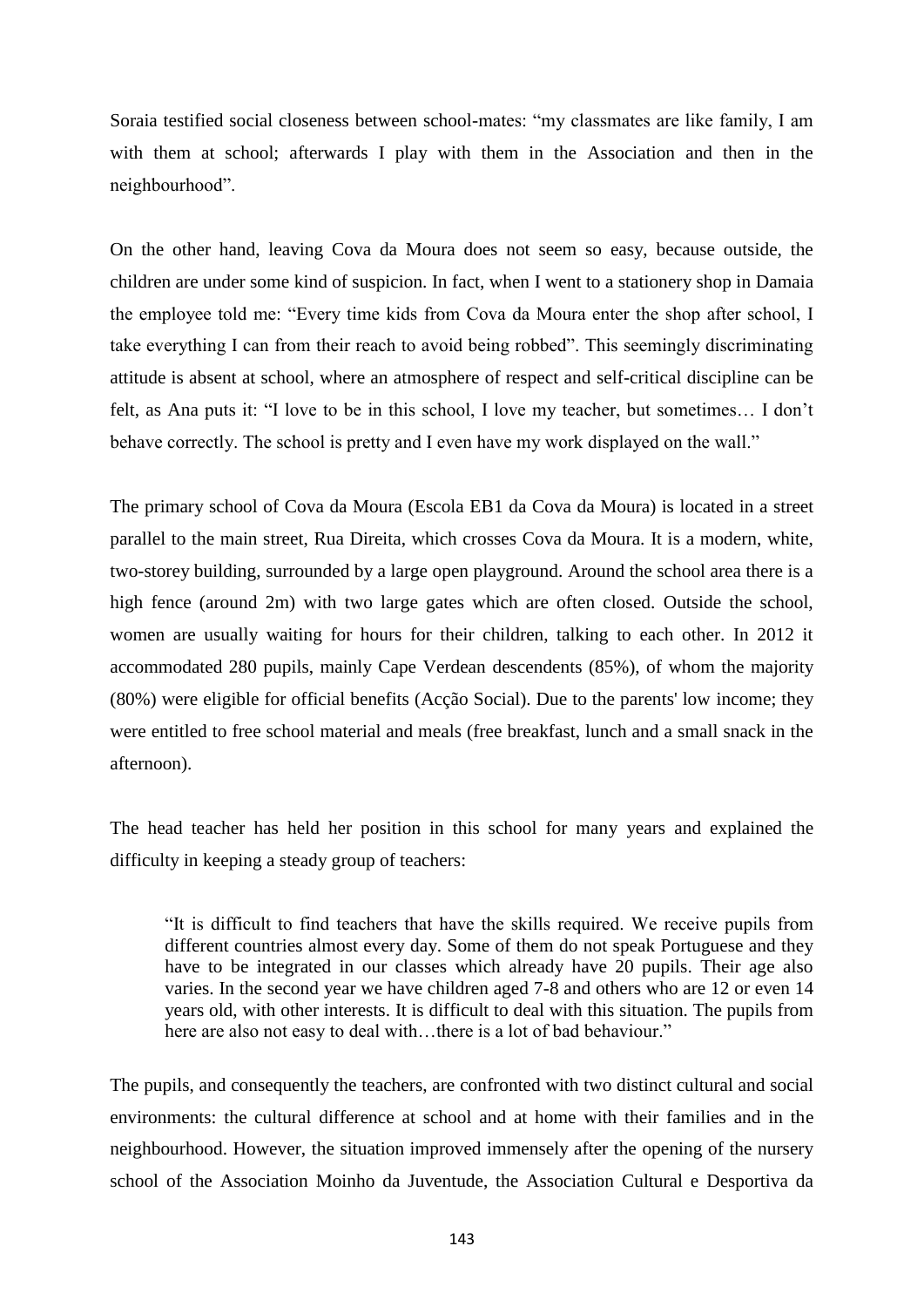Cova da Moura and São Gonçalo (organized by the Church of Damaia) in 1982. One elderly teacher who has been teaching at the school since 1985 explained:

―When I came to this school some of the children did not even speak a word of Portuguese. We had to teaching them from the first word, and I am speaking about children of seven years old, born in Portugal…, they did not know how to behave in a classroom and they had no interest in the curriculum taught in classes. We had to teach them everything. Another problem was speaking to their mothers who also did not know how to express themselves in Portuguese. We could neither understand them nor be understood. Their mothers' lack of interest in the school extended to the families in general. They hardly appeared at our scheduled meetings, although they lived just around the corner … It was a struggle ... Now, it is better. Some of the pupils still do not know how to behave, but they are more sociable and inclined to accept the rules. Their language skills improved with attendance at nursery schools. Unfortunately, their mothers still do not show much interest in the children's work at school, but if we call them directly at their homes they will appear, even if it is at 7pm (the school closes at 6pm)."

One problem that still remains is parents' lack of presence at school. Although education in Cape Verde is traditionally highly valued, the attitude of the second generation target families towards their children's education seems lacking.

Francisca's daughter, Ana, is a very smart nine-year-old girl. She attends the fourth year of Primary School in Cova da Moura. Before, she was in the nursery school of the Association Moinho da Juventude. Her Portuguese language skills are excellent and she switches easily to Crioulo, depending on who she is talking to. At home, Francisca usually speaks Portuguese, while the rest of her family communicates in Crioulo. Francisca goes frequently to school meetings, but refuses to take on any official role, even if the teachers try to involve parents in extra-curricular activities. She notes:

"I don't think it is necessary to go to all meetings at school. Ana is clever and she is doing OK at school, but she is not disciplined. She thinks she can do whatever she pleases… the teacher is always complaining about her behaviour. It is difficult to keep her seated and quiet during classes. Sometimes I have to ask Daniel (Francisca's brother) to punish her, because my punishments have no effect and she has no respect for me."

Ana, like many children in the neighbourhood, speaks Crioulo with family and friends (even at school without reprehension) and Portuguese during classes with the teachers. Even so, her fluency in both languages does not create any communication problem. She has her preference: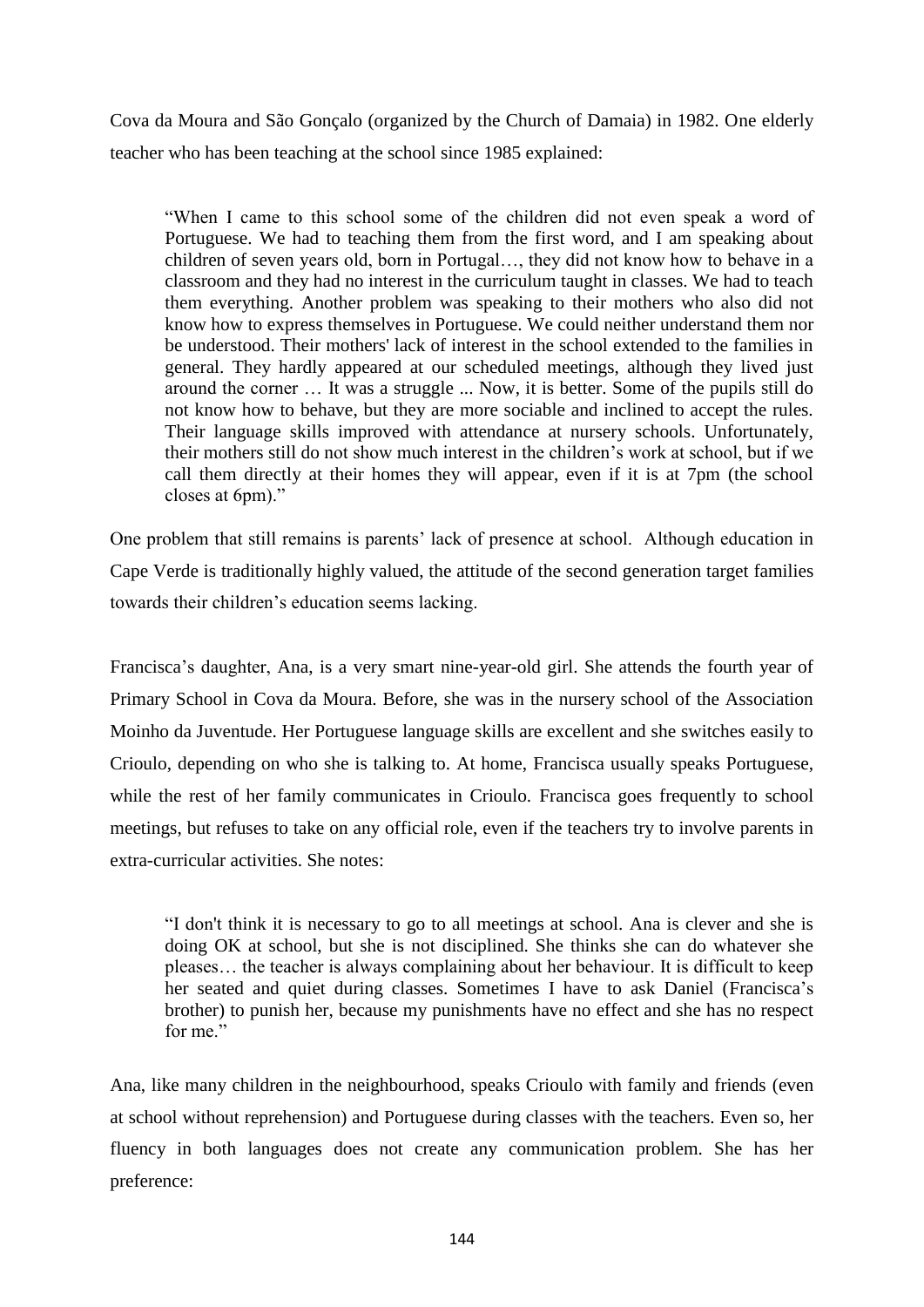―I prefer to speak Crioulo. I think I can say more things and all my friends speak Crioulo better than Portuguese. I think that the teachers should speak and teach us in Crioulo, because then we would pay more attention in the classroom."

At school, Crioulo was not contemplated in the curriculum, just two languages are taught: Portuguese and initiation in English as an extra language<sup>94</sup>.

The lack of communicative skills in Portuguese of many parents in Cova da Moura is an obstacle to the necessary exchange of opinions between families and teachers. Misunderstandings are unavoidable, when one cannot understand what the other is talking about. Josefina testified this problem: "I was scared to speak with my sons' teachers just because I couldn't understand them and be understood". In an effort to establish a link between schools and immigrant families, the Ministry of Education has recently appointed 'mediators'<sup>95</sup> (Law n°105/2001 of 31<sup>st</sup> August), whose task it is to visit families in their communities and establish a communication link between them and the schools in order to help solve some existing problems (aggressive behaviour, bullying).

As the majority of pupils in the primary school of Cova da Moura are of Cape Verdean origin, the ‗mediator' is a Cape Verdean who speaks Portuguese and Crioulo and lives in the area. Júlio has been living in Cova da Moura for twenty years and knows almost all the pupils and their families. According to his comment, his mission is not only to control conflicts, but also to draw attention to any sort of help needed:

―The pupils often gather around me and talk about their lives at home with their families. Sometimes, I need to intervene and I visit their homes, even at weekends, to solve the problem. It is not easy to get the confidence of the pupils and of the family without betraying one of the parties involved. My aim is to prevent pupils from dropping out of school. At the moment nobody abandons this school, except when the family moves to another area. It is a job that I enjoy, and I am not afraid of the consequences, because everybody knows who I am and where I live in Cova da Moura."

Júlio's task implies special training and the ability to deal with specific family and area problems. Mediators are also used in another school, which the pupils of Cova da Moura

 $\overline{a}$ 

<sup>&</sup>lt;sup>94</sup> Some private schools offer education in parallel with the Portuguese curriculum (Lycée Français Charles Lepierre, British School of Lisbon and Deutsche Schule Lissabon) and these are allowed to use foreign languages as the teaching medium.

<sup>95</sup> In Portugal the employment of 'mediators' in difficult schools only started in 2005, although in Holland they have been used since 1990 to 'bridge the gap' between students, teachers and families (Casimiro, 2006).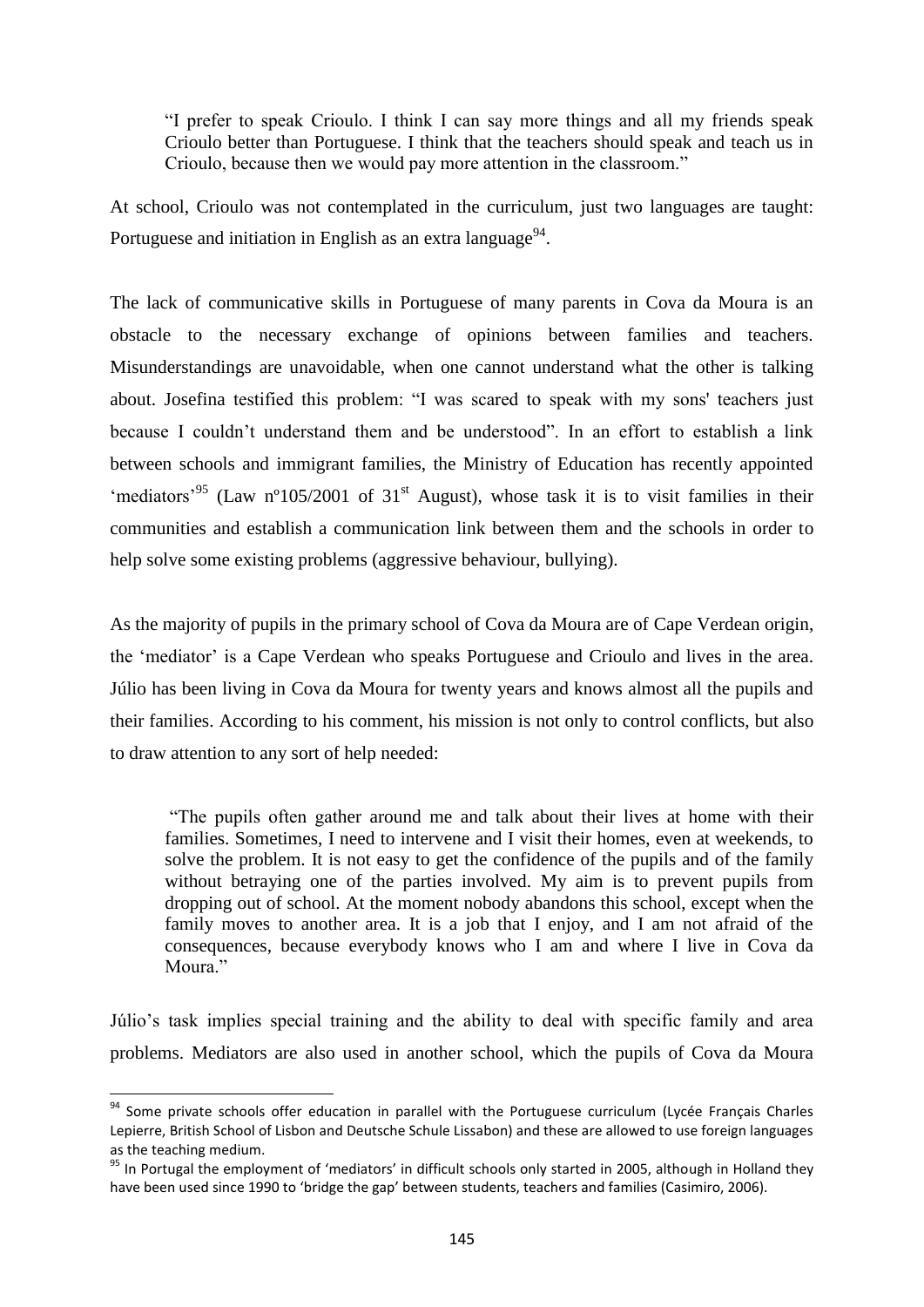attend after finishing primary school: the Basic School B2/3 Dr. Pedro D'Orey da Cunha. The results of their interventions are very promising: drop-out rates decreased significantly and marks improved, as a teacher from the Dr Pedro D'Orey da Cunha School confirmed:

―Júlio made the difference; the pupils' behaviour improved and certainly their absence from classes became more controlled. He knows almost all of the pupils, especially the ones that give us trouble. He has a good relationship with them and with their family, and this helps a lot."

The measures implemented by the official educational institutions to improve the school attainment of African *lusófono* (Portuguese-speaking)<sup>96</sup> students who had revealed high levels of repeating years and drop-out during the last decades (cf. Casimiro, 2008) began to have positive results, as was the case in both schools mentioned above. Only recently have the government's educational proposals and laws also targeted these children. Although they were born in Portugal or arrived at an early age, they remained strongly connected to their parents' language and cultural practices. The investment in education aimed at the generation of descendants of African communities in Portugal certainly gives hope for mobility in the near future.

# **VI.4 Household Composition of the Target Families: Social Integration**

In this section I show how the cohesion of family ties through generations is so strong that relatives and friends may be housed temporarily or, if necessary, for a long time. In exchange, they provide housekeeping and child-rearing help and even money from small jobs they find. In addition, elderly dependents and young children may circulate among different related households.

Developed societies have a tendency to reduce the size of the nuclear family and the number of members that make up the household (e.g. Flaquer, 1998) contrary to the target families. However, people also live together in search of emotional, physical and economic support. The present situation in Cova da Moura is the result of a cultural environment in which

 $\overline{a}$ 

 $96$  In the late 1990s the term that described a 'black cultural movement' of Portuguese-speaking Africans in the Diaspora was *Lusofonia*. Furthermore, the expression *lusófono* was highly charged with migrant experience.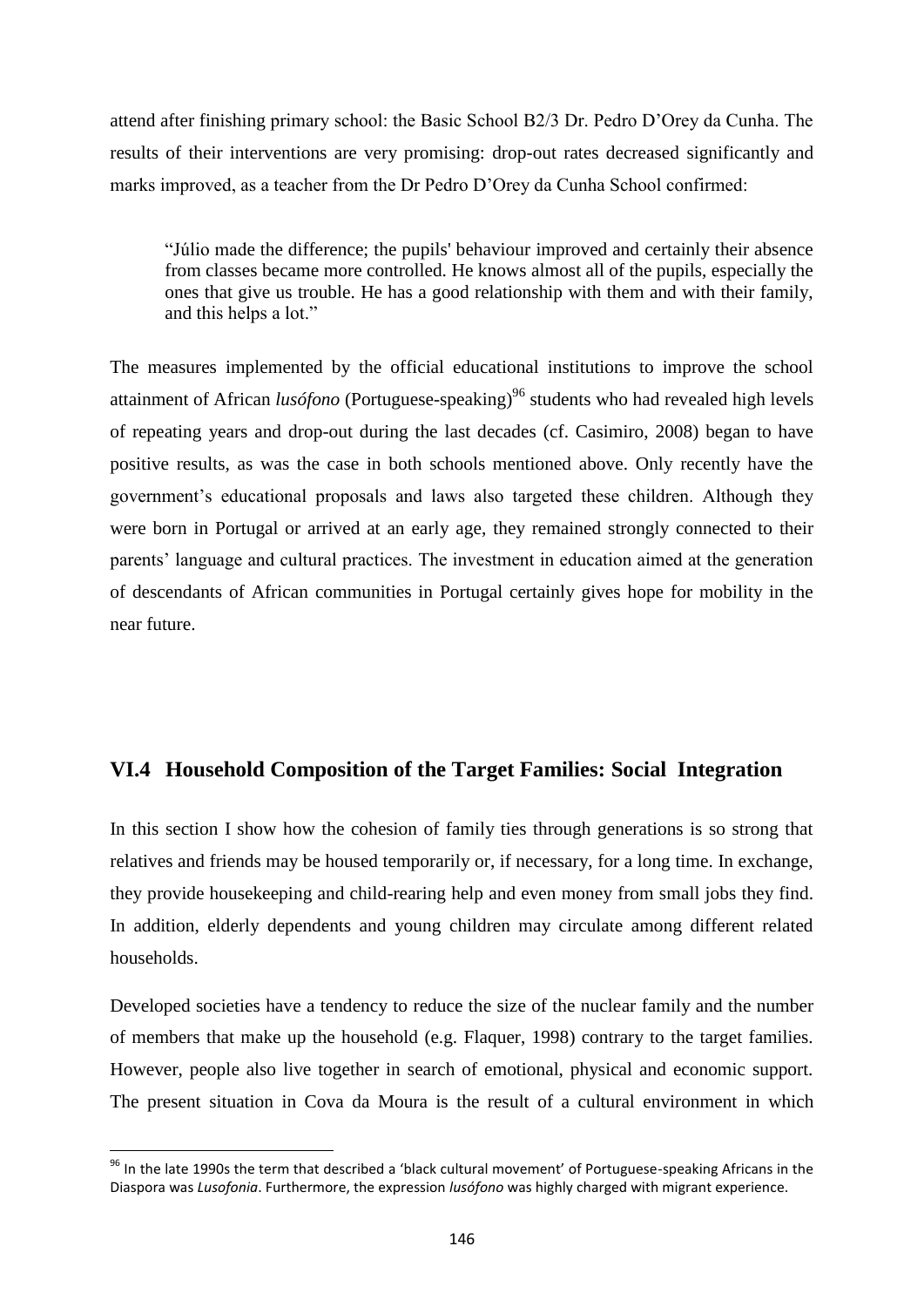households used to be larger and include several generations, even distant relatives and friends. Certainly a common feature in the first phase after arrival in the host country, but also several years after, as Judite commented: "Like in Cape Verde, the door of my house is always open for those in needs". Not only had these households more members on average than native households, but also the relationships between household members were not necessarily based on blood ties. An example of this mixture of family and non-family links is one of the target families who housed a neighbour from São Vicente who had come to Portugal for medical reasons for more than one year, as Josefina explained:

―We have to help each other as that was what God said. Jocelino's family lived in a house in the same street where my parents lived. I played with him when we were kids. He got very ill last year, and only in Portugal could he get treatment for his leukemia. I had to put him up, even for a long time… the time he needed. We used to say 'a pan for two is enough for four'. He has relatives living in Portugal, but not as close to hospital as we do. Thank God, he got better and now he is backing home."

Jocelino did not pay Josefina for food or accommodation. She had a free room from her son, Albertino, who had emigrated to Switzerland and Jocelino could occupy it and have his privacy. These non-familial or partially familial households share household expenses or help in other duties. Often, they divide the rent, bills and food expenses and distribute the cooking and cleaning responsibilities. Jocelino could not afford to pay for a room near the hospital for long. In exchange, he helped in the garden once a week, when he felt better, and took Alfredo for long walks.

Sometimes, due to their 'precarious' living conditions, members have to borrow money from each other to pay someone's debt, help pay someone's rent in times of unemployment, save money for someone's family reunification or even to send to relatives in Cape Verde. This was the case of Lourenço, who helped his brother to immigrate to Portugal:

―My brother wanted to do the same as I did in my youth - emigrate. He was already in his 40s. At that age, it is difficult to start a new life in a new country...He couldn't afford all the expenses to come here. You know… money for a visa in Cape Verde (to enter Portugal) and money to start a new life. All the family helped, but it was not enough. I had to ask a guy in Cova da Moura to lend me some money and afterwards I gave it back to him."

This system applies to many transnational households and to the target families, where the first migrants sent money back which was used, among other things, to allow someone else to emigrate. Every month, Lourenço paid back a certain amount of the borrowed money, but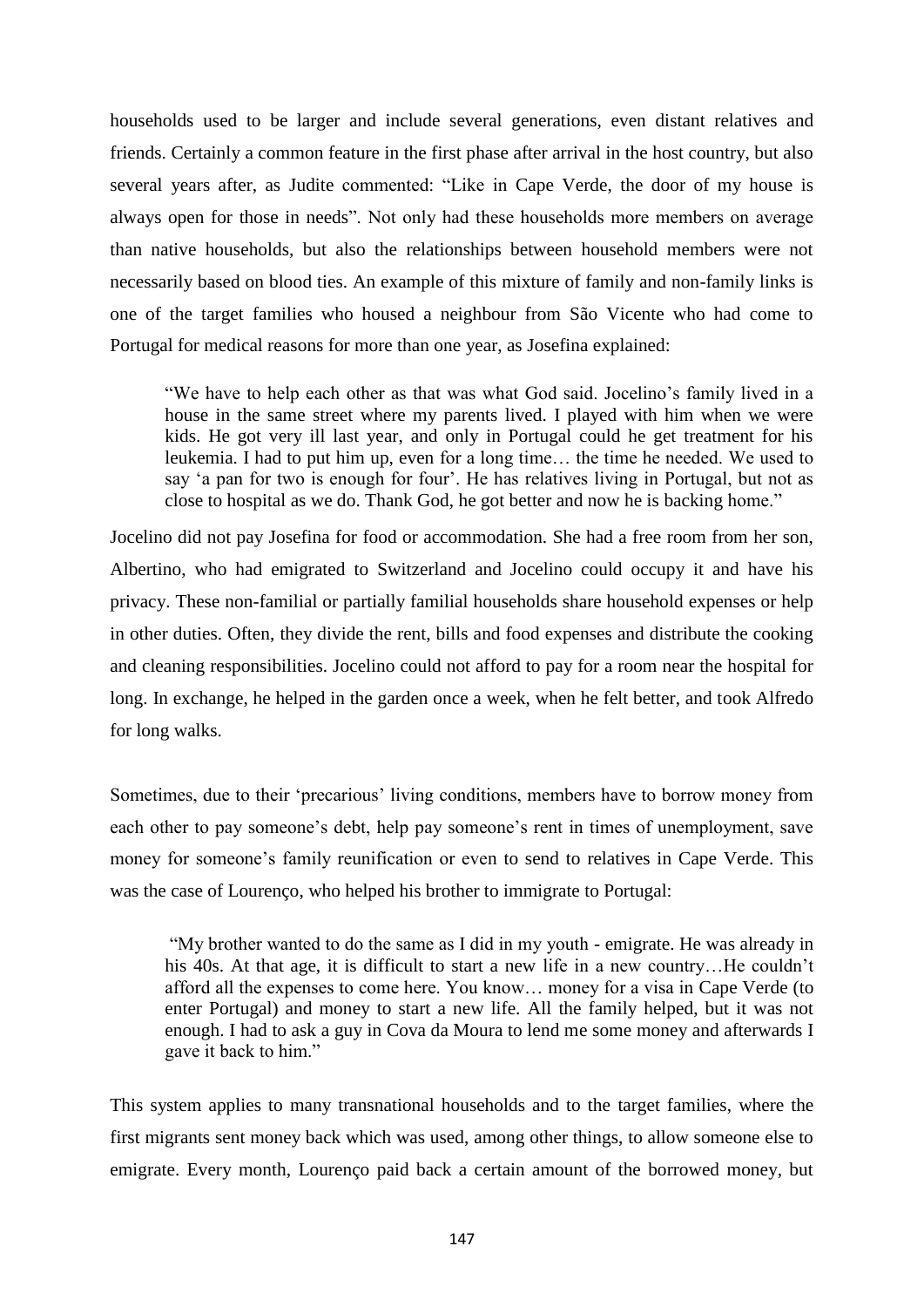never told his brother what he had done for him: "When he can, he'll give it back to me." Judite told me that she already did the same and concluded: "It's in our blood. We couldn't live any other way."

# **VI.4.1 The Cape Verdean Family**

The tendency in immigrant households in Cova da Moura, especially in those from the second generation which follow the model of Portuguese mainstream society, is to reduce their size and composition to that of a nuclear family. However, these nuclear structures remain open to newly-arrived relatives or others with their own migration projects or those receiving medical treatment. Maria, for example, would not have been eligible for the Health Cooperation Programme between Cape Verde and Portugal $^{97}$ , had her sister Judite, Francisca and other relatives not already been living in Portugal. Besides, she depended on the support that a patient should have, after leaving the hospital. Since the monthly benefits were 280  $\epsilon$ , Maria could not afford to live independently and also needed assistance during her long sickness. I met Maria at the end of her radiotherapy treatment. She agreed to meet in the café of D. Rosa in Rua Direita in Cova da Moura. Although still very fragile, she was eager to talk about what had happened to her:

"In Cape Verde I used to stay at home, working in my father's fields or doing small jobs from time to time. Only my husband worked regularly and with six children to bring up, the money was not enough. Luckily, in 2008 the Cape Verdean government signed an agreement with the Portuguese Government about treatment of serious health problems. The local doctors and I applied for treatment in Portugal and I got a visa. I had breast cancer and at the end of my treatment, I stayed for weekly treatment. I still get some money from the Portuguese state for further treatment, but this will end in December (2009). My sister and her future husband helped me a lot. He spent months with me in hospital. I stayed in Francisca's house and I don't know when I will return to Santo Antão."

In Maria's case, the density and size of the networks were extremely important: she received help from her sister Judite and Alfredo and Francisca, where Maria stayed for more than one year.

 $\overline{\phantom{a}}$  $^{97}$  Since 18 November 1980 Portugal has been linked by a bilateral international cooperation with Cape Verde's social security system (Dec. Law 129/80 of 1980) which allows Cape Verdean citizens to be treated in Portuguese hospitals: Programa de Apoio ao Doente Estrangeiro / PADE (Programme of Support for Ill Foreigners), promoted by ACIDI and Instituto da Segurança Social (Institute of Social Security).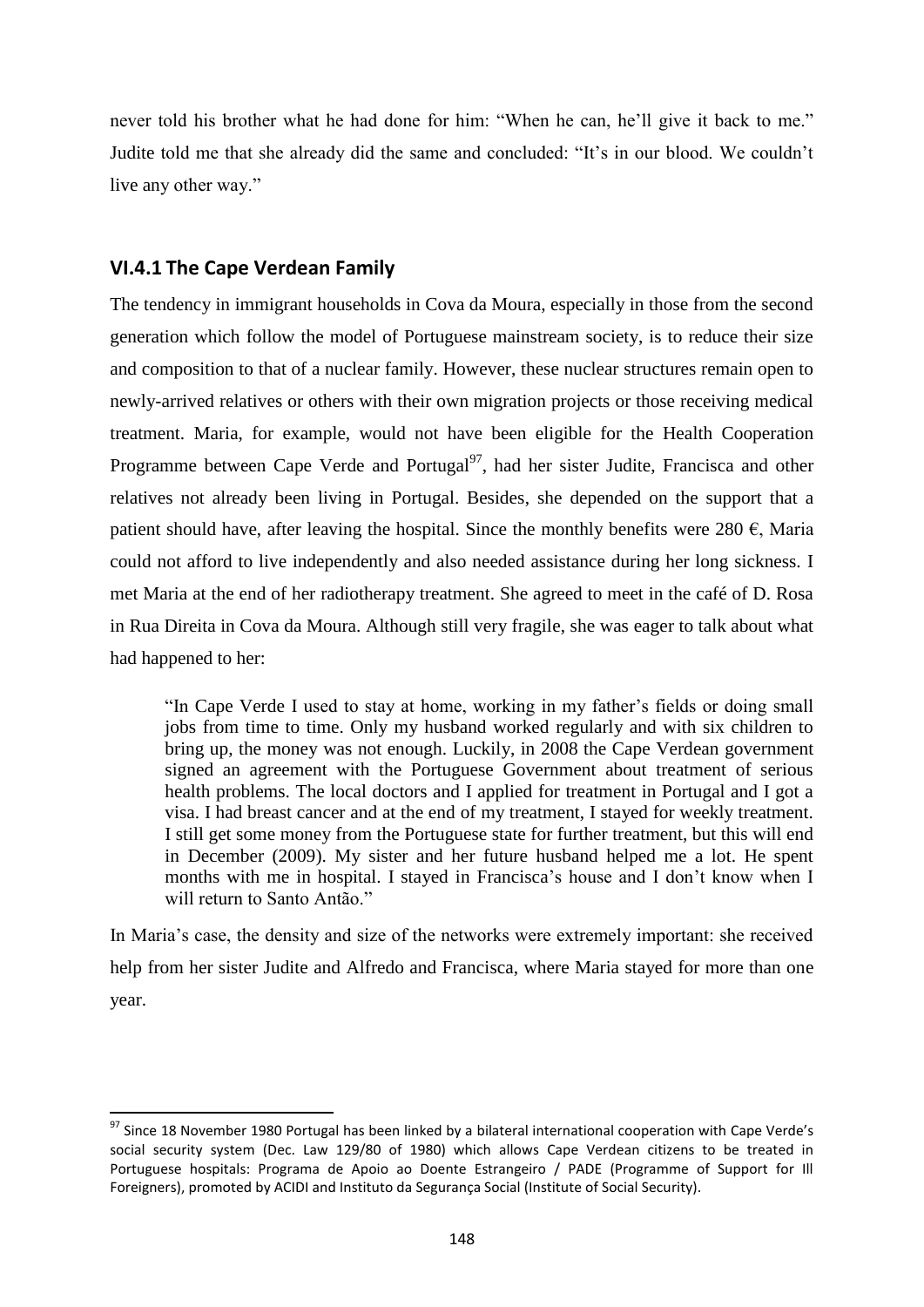#### **VI.4.2 Maria's Case**

Judite's younger sister Maria came to Portugal for medical reasons. She went to live with her sister Judite in Amadora. Maria's neighbours did not speak to her; therefore she spent a lot of time alone in front of the television. Judite worked from 6 am until 9 pm and when she arrived home, she was too tired to stay awake for long. Maria's daily visits to hospital required someone to accompany her due to her fragile state of health and also because of her difficulties in speaking Portuguese. For more than two years Judite's future husband Alfredo spent five hours a day in the Hospital de Oncologia (Cancer Hospital of Lisbon) with Maria.

After her state of health had improved, she moved to Francisca's house in Cova da Moura where she felt well and even made friends in the neighbourhood, as she told me: "Here I feel at home and the people are the same kind of people I am used to from Berlin (Santo Antão). I know I can get help if it's needed. Like today, I didn't feel so well and Francisca was not at home, so I asked a neighbour to make me something to eat and to get the baby from Moinho". Maria stayed for almost two years in Francisca's house. She helped in the house and looked after the children. She took them to school, picked them up every day and gave Ana lunch. Francisca was pleased to have her aunt at home and it never crossed her mind to consider her an intruder:

―She is my aunt, my family, she stays as long as she wants or needs. There are only advantages; she helps with the children, who like her a lot, and I have more freedom. I am used to sharing my house with more people, sometimes my brother would come to Cova da Moura and stay in the house, and every now and then he brings friends along whom I don't even know. They sleep on the floor, I don't mind".

For Francisca, a house full of people, some of them even unknown to her, does not seem to be a problem. Trusting her brother's friends to sleep in her house is far from normal behaviour and role-expectancy in the Portuguese way of life, where privacy is treasured. However, it seems that habits and housing in Santo Antão are similar to those of the families in Cova da Moura, as Maria told me: "not everyone can enter my house, but if they come along with family members or friends, the door is always open". This may explain why there was such a high fluctuation of inhabitants in the households of the target families in Cova da Moura and in Cape Verde. Maria and Natália are good examples to illustrate this fact. Every Sunday, Maria called her sister Natália in Porto Novo (Cape Verde), to talk with her and sometimes with her father. "I don't feel right if I don't hear their voices. I know how things are going, just by the tone of their voices", Maria commented. Her role as a daughter had been replaced by her sister who looked after her father regularly and also by a cousin who lived in his house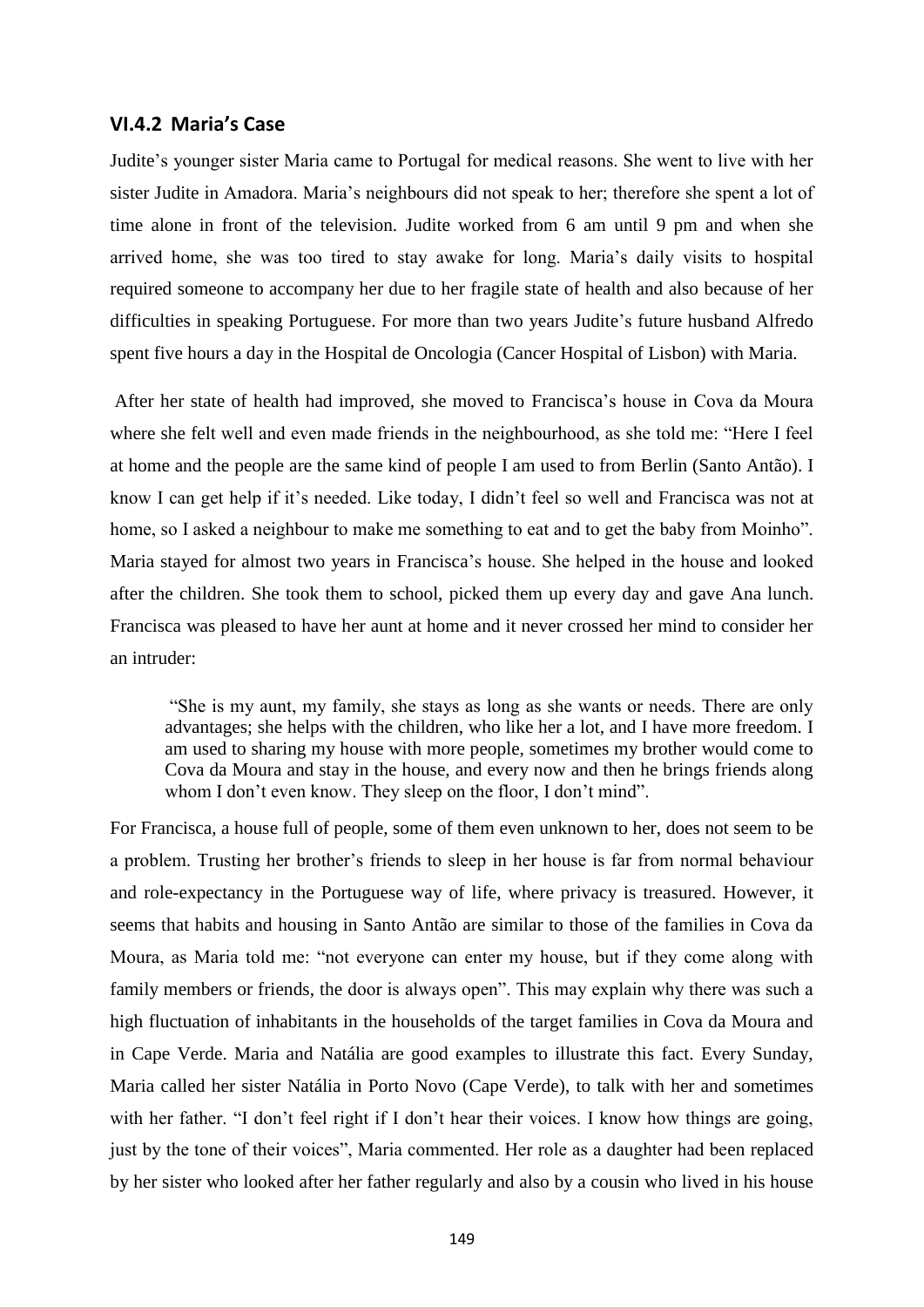since Maria left Santo Antão. I was surprised when Maria told me that her sister and her cousin had moved to her father's house for almost eight months, leaving the family behind. Maria did not understand my surprise and simply explained that "someone had to take care of our old father, which is a normal thing to do, if you are a family". Being attached to the European way of life, this kind of arrangement would be very difficult for me. But as my fieldwork continued, I realized that it is not unusual for these families to give shelter to those who need it, be it for illness, old age or for any other reason.

# **VI.5 The Return to Judite's New House in Porto Novo, Santo Antão**



**Figure 18:** Judite's house in Porto Novo /Santo Antão (Photo: Gerald Bar, 2010)

The return to 'Judite's roots' is the end of a migration cycle in the Sousa family. In this section, I describe the proceedings involved in the construction of a 'big' house, one of the biggest in the neighbourhood. This achievement is the visible testimony of a successful migration project that ends up where it started - in Porto Novo, Santo Antão.

The complete circle of the Sousa family migration ends with the return of Judite and her husband Alfredo to Santo Antão. During my conversations with Judite in Cova da Moura, in 2007, she expressed four wishes: to live near her family, to live in Santo Antão, to rebuild her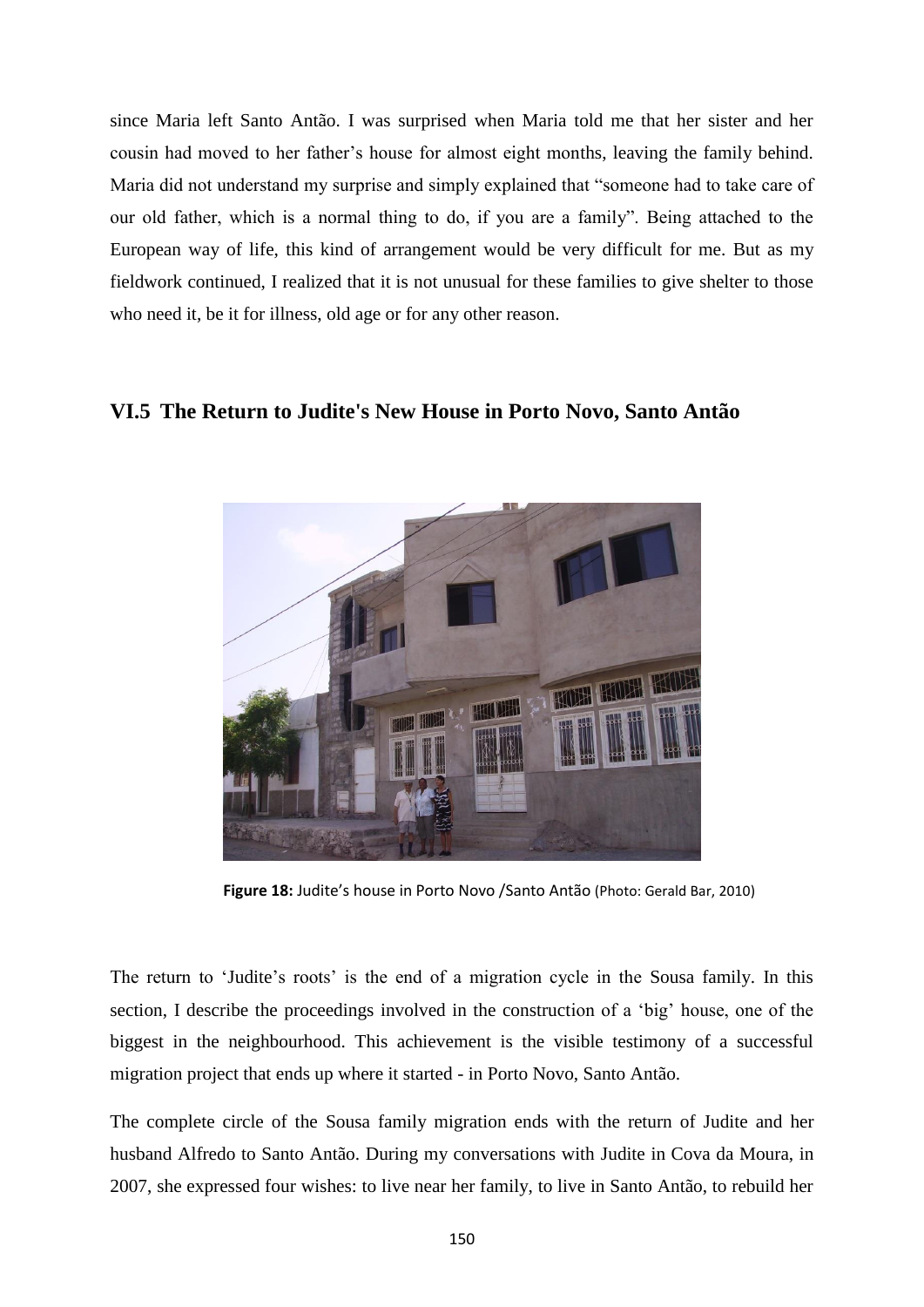old house and to die on her island. She explained that "a real Cape Verdean woman never forgets her country and wants to die there".

For many years Judite had worked hard in Portugal, always trying to save money for a house in Berlin, the neighbourhood where she was born. She inherited her mother's old barn and decided to build her house in the same place in honour of her ancestors. As Carling testified, "Having a house in Cape Verde is sometimes given as a *precondition* for return" (Carling, 2003: 16). Even if construction is still not finished, the new house represents the success of her life abroad in the perspective of family and neighbours. For Judite the house means the fulfilling her dream of a lifetime, and in a practical aspect, means a place to live and a way of earning money when the project of a restaurant in the basement is carried out.

When I visited her in Porto Novo three years later, the door of her house was always open and Alfredo, her husband, was sitting on a white plastic chair at the side of the door. Relatives and neighbours entered or stayed on the doorstep in front of the house just for a chat or to bring her cakes or fruits "as if they were part of my family" as Judite affirmed. She was always very lively and greeted them joyfully and proudly.

Few people speak Portuguese in Berlin and Alfredo does not speak Crioulo: "I understand bits and pieces if they speak slowly". Although he refuses to learn it, Alfredo feels quite happy in Santo Antão:

"I like it here… it is so calm. The weather, Judite's family and the neighbours are very friendly. I don't miss Portugal much; I only miss my 'Água das Pedras' (special Portuguese sparkling water) which I cannot find here. I am very proud of the new house that Judite is building. I am in charge of supervising the workers that come to work when we have some money left at the end of the month. And I make them work hard."

Alfredo often sits outside the front-door, from where he can see all movement in the street and greet whoever passes by. Socializing is considered very positive and an important element of everyday life in Cape Verde. He was very well received by Judite's family and neighbours. Judite's brother and other members of her family often come to talk with him and ask him to help his nephews with their school homework. In comparison with his former stressful life in Lisbon, Alfredo's existence in Berlin seems relaxed: "In Lisbon everyone is running, here the time stretches", he remarked.

Immigrants who have succeeded with their life projects are admired and are even envied in the neighbourhood. Judite feels that she is one of them: "I am well considered here, because I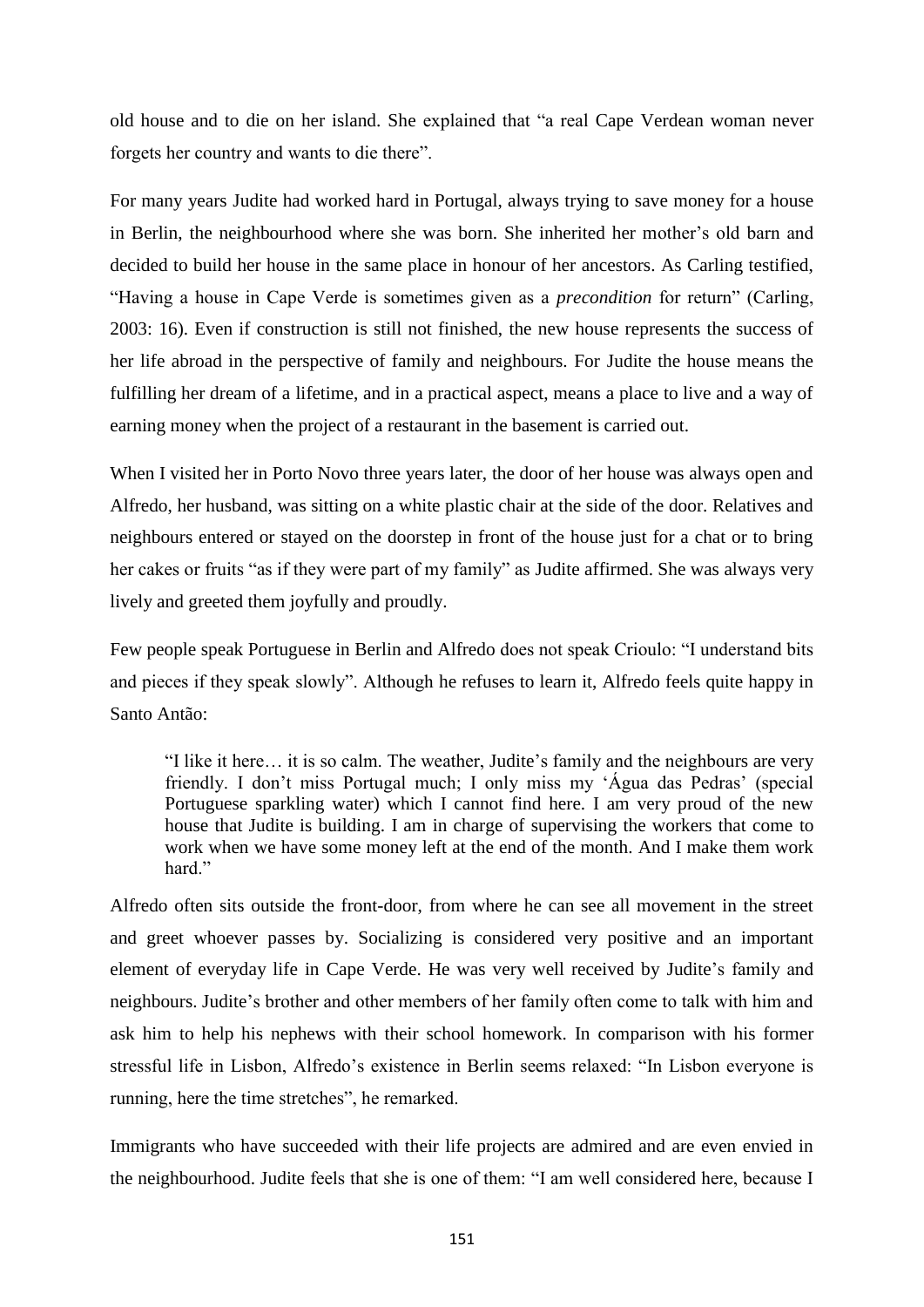worked all my life and helped my family, now I can enjoy my life in my neighbourhood, in my hometown". When I went for a walk around, I got lost in the many similar streets of Berlin and asked people the way to Judite's house. Everybody knew where it was and that Judite had recently returned from Portugal for good.

Her successful return with her 'white' Portuguese husband, and building a big house were considered the result of a life of much 'sacrifis' (sacrifice) and also a reward for more than 30 years of living abroad. According to Judite, "Portugal was a place to work, but living is here". This notion of sacrifice and reward is not only evident in Cape Verdean migration. The same idea was already mentioned by Oscar Lewis (Lewis, 1965) in the context of Mexican migration.

Although many migrants experience difficulties in adapting to the way of life in their country of origin after their return, this does not apply to Judite. "A successful woman" as Alfredo puts it, and sometimes the cause of envy in neighbours, but Judite seems not to be affected by this, as she explains:

―I am so happy to be here (Porto Novo). It is like I never left. Everyone seems to be the same, all the small things, the sun, the heat make me even happier to be here. The money I saved, even if I don't rebuild my house as fast as I would like, it is enough for us (she and her husband). But I have my dream (to open a small café in her house) and if God wishes, it will happen sooner or later."

Despite having being away for many years, Judite has readopted the islanders' way of live. She dresses simply; she speaks the Crioulo of Santo Antão well, prepares local dishes and listens to the same Cape Verdean music as she used to abroad.

Before she left Portugal, she applied for a special programme implemented by the International Organization for Migration and financed by the Serviço de Estrangeiros e Fronteiras (SEF) (Portuguese Foreigners and Borders Service) the Programa de Retorno Voluntário (Assisted Voluntary Return Programme,  $AVR$ )<sup>98</sup>. This programme is mainly directed to Cape Verdeans who decide to return to Cape Verde. After her successful

 $\overline{a}$ 

<sup>&</sup>lt;sup>98</sup> The AVR Programme is part of a comprehensive approach to migration management aiming to promote the return and reintegration of migrants who are unable or unwilling to remain in the host countries. It was implemented in 1997. The demand for AVR among immigrants has grown progressively over the years (1209 applications in 2011). Such an increase in demand is due to the economic downturn linked to the developing financial crisis.